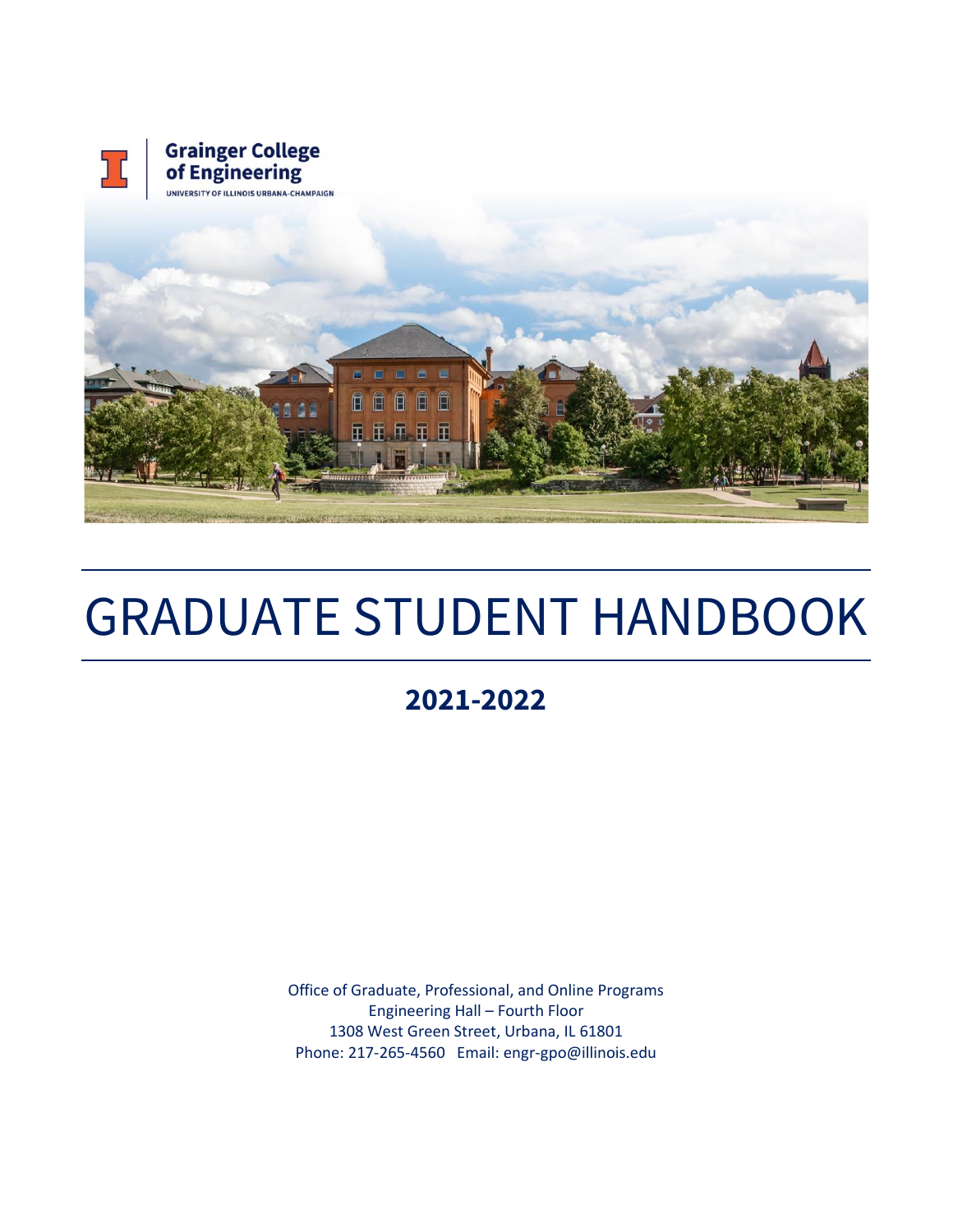#### **TABLE OF CONTENTS**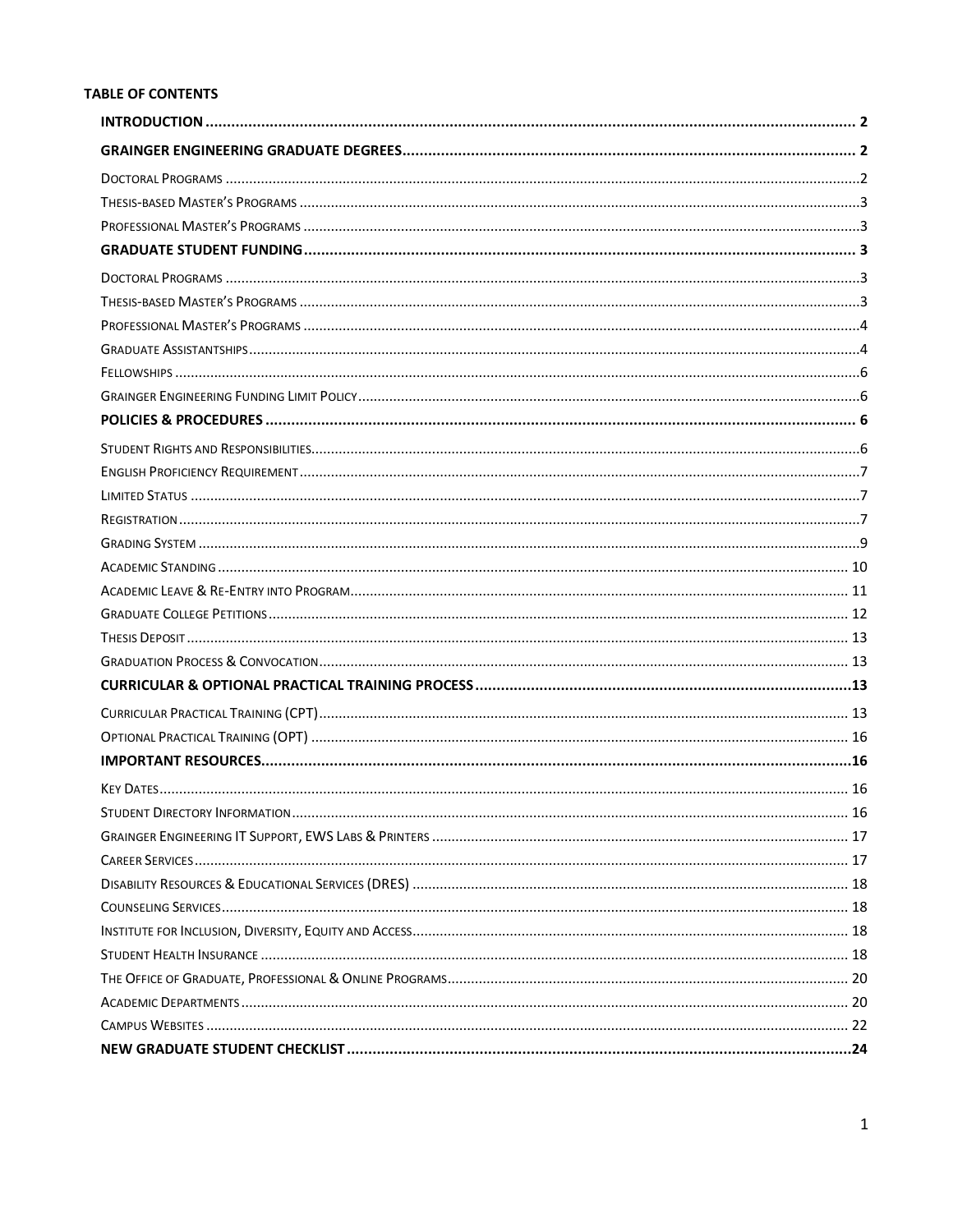### <span id="page-2-0"></span>**INTRODUCTION**

This handbook provides an overview of key information and resources as well as relevant campus and collegelevel policies and procedures for graduate students enrolled in Ph.D. and master's degree programs in The Grainger College of Engineering (Grainger Engineering). This version of the handbook is effective September 2021.

The [Graduate College](https://grad.illinois.edu/) establishes campus academic and administrative policies and requirements governing graduate education at the University of Illinois. These policies and procedures are detailed in the Graduate [College Handbook,](https://grad.illinois.edu/handbooks-policies) though many are referenced throughout this document. In addition, colleges and individual academic departments may implement additional policies specific to graduate students enrolled in their units. Students are responsible for knowing and abiding by all policies set forth by the Graduate College, Grainger Engineering, and their home unit.

This handbook seeks to provide Grainger Engineering graduate students with an overview of campus and college-level policies and procedures, as well as useful information, important resources, and key campus, college, and department contacts.

#### **GRAINGER ENGINEERING ADMINISTRATION**

Rashid Bashir is the Dean of The Grainger College of Engineering. The Deans' office is housed in Engineering Hall, the primary anchor point for the college. To learn more about the administrators that serve the college, please visit the college administration directory at [https://grainger.illinois.edu/about/directory/administration.](https://grainger.illinois.edu/about/directory/administration)

#### **GRAINGER ENGINEERING OFFICE OF GRADUATE, PROFESSIONAL, AND ONLINE PROGRAMS**

Led by Daniel Bodony, the Associate Dean for Graduate, Professional, and Online Programs, the Office of Graduate, Professional, and Online Programs (GPO) coordinates graduate, professional, and online education in The Grainger College of Engineering. GPO staff members work with engineering departments to support excellence in graduate education, facilitate college-wide graduate scholarship and fellowship programs, and organize programs and events for engineering graduate students. Importantly, GPO is a resource for all engineering graduate students and works closely with the Graduate College and Grainger Engineering departments to provide students with valuable information and opportunities throughout their time at Illinois. As a student, your primary point of contact should be the Graduate Programs or Graduate Advising Office in your home department. You are welcome to reach out to the GPO with any questions or concerns regarding your Grainger Engineering graduate experience.

### <span id="page-2-1"></span>GRAINGER ENGINEERING GRADUATE DEGREES

Grainger Engineering offers both doctoral, as well as thesis and non-thesis master's degree programs. An overview of Grainger Engineering degree options is provided below.

# <span id="page-2-2"></span>**Doctoral Programs**

Ph.D. programs are designed to guide students through the process of becoming an independent researcher and scholar. The goals of Ph.D. students should be

- 1. to become scholars by absorbing large bodies of research literature and critically analyzing the state of the art, including its shortcomings;
- 2. to become innovators by creating new theories, technologies, or paradigms that advance the state of the art; and
- 3. to become effective communicators by learning how to express ideas clearly in writing, individual meetings,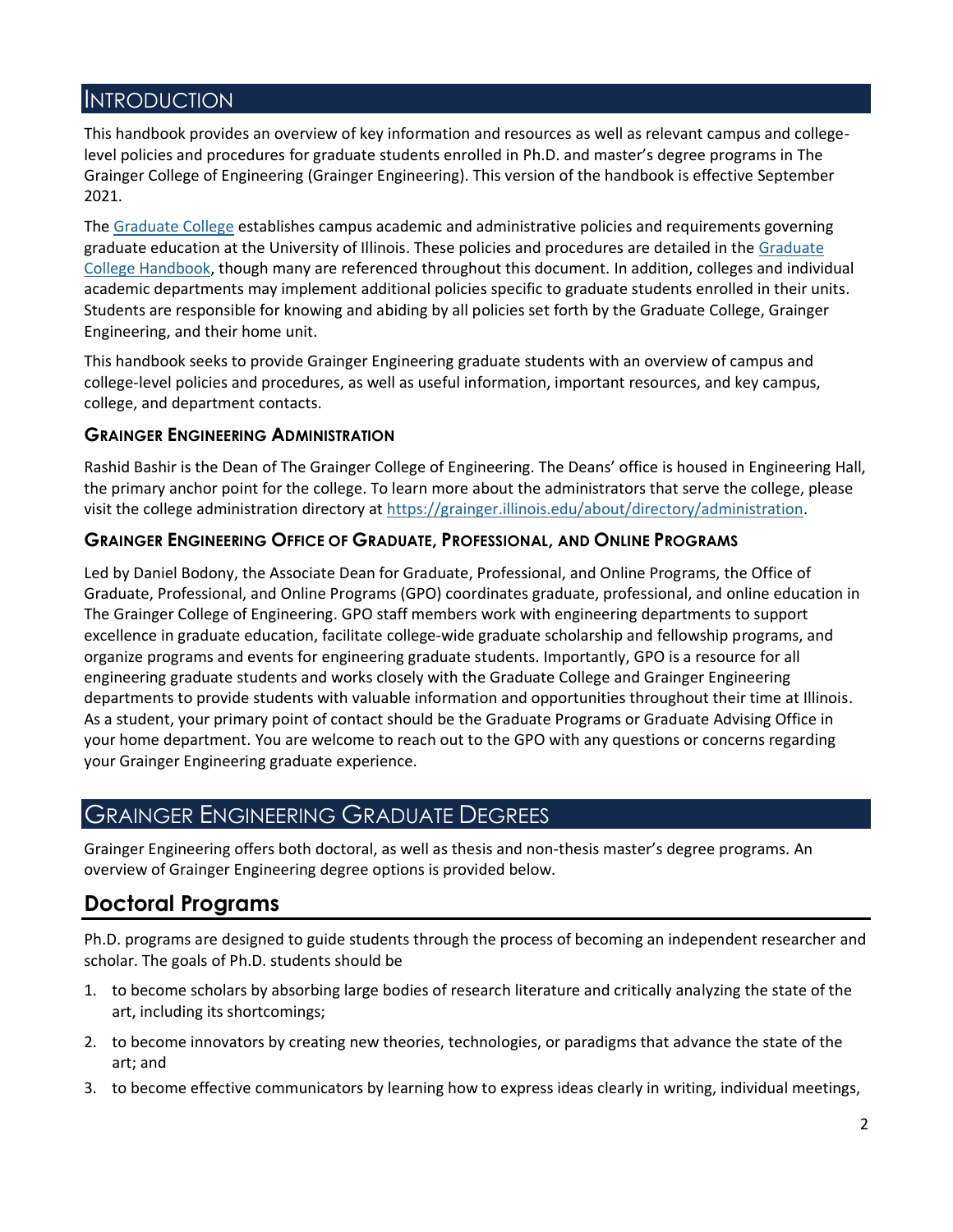and public seminars.

By the end of the Ph.D. program, students are experts in a research field and intellectual peers of the faculty. Successful students are driven by a passion to develop creative ideas and make an impact through their intellectual contributions.

# <span id="page-3-0"></span>**Thesis-based Master's Programs**

Thesis-based master's programs are designed to allow students to gain the advanced technical and research skills they will need for an R&D type industry position or to pursue a Ph.D. degree. The skills gained in the program help graduates compete for higher salaries and leadership positions with greater responsibility and recognition within industry or government labs. Alternatively, the experience provides an opportunity to explore interest in pursuing a Ph.D. degree.

# <span id="page-3-1"></span>**Professional Master's Programs**

Professional master's programs (e.g., MEng, non-thesis Masters, MCS, and MSFE) are non-thesis, courseworkbased programs designed for students who do not plan to pursue a Ph.D.. These programs seek to prepare students for career advancement in industry through coursework that encourages technical depth and professional development. All Master of Engineering (MEng) programs and the MSFE program include professional development coursework in the required curriculum.

### <span id="page-3-2"></span>GRADUATE STUDENT FUNDING

Grainger Engineering students may receive financial assistance during their studies in the form of fellowships or assistantships.

### <span id="page-3-3"></span>**Doctoral Programs**

Grainger Engineering Ph.D. students are guaranteed funding for their first five years of Ph.D. enrollment, provided they continue to meet eligibility criteria. This funding is provided in the form of a tuition-waivergenerating appointment in the fall and spring semesters. To remain eligible, students are required to be enrolled in their original degree program, make satisfactory academic progress, maintain good academic standing (see th[e Graduate College Handbook,](https://grad.illinois.edu/handbooks-policies) Part I, Chapter 3.2), as well as satisfactorily meet the obligations of all assistantships.

Additionally, all students whose native language is not English must obtain a passing score on the oral English proficiency test (IELTS, TOEFL, or Illinois' EPI Exam). Failure to obtain a passing score automatically disqualifies students from this guaranteed funding offer until the semester after a passing score has been obtained.

The guaranteed funding will be in the form of some combination of an assistantship (e.g., a research, teaching, or other appointment) and/or a fellowship and will include a full tuition waiver, as well as a partial fee waiver covering service fees, library technology fees, the academic facilities maintenance fund assessment, and health services fees including vision insurance, dental insurance, and partial payment of the health insurance fee. Students are responsible for paying other assessed fees.

Students are eligible for summer support and funding beyond the first five years of enrollment, contingent on the availability of funding.

# <span id="page-3-4"></span>**Thesis-based Master's Programs**

Graduate students in a thesis-based master's program who wish to be considered for a research or teaching assistantship should contact their home department to learn about available opportunities.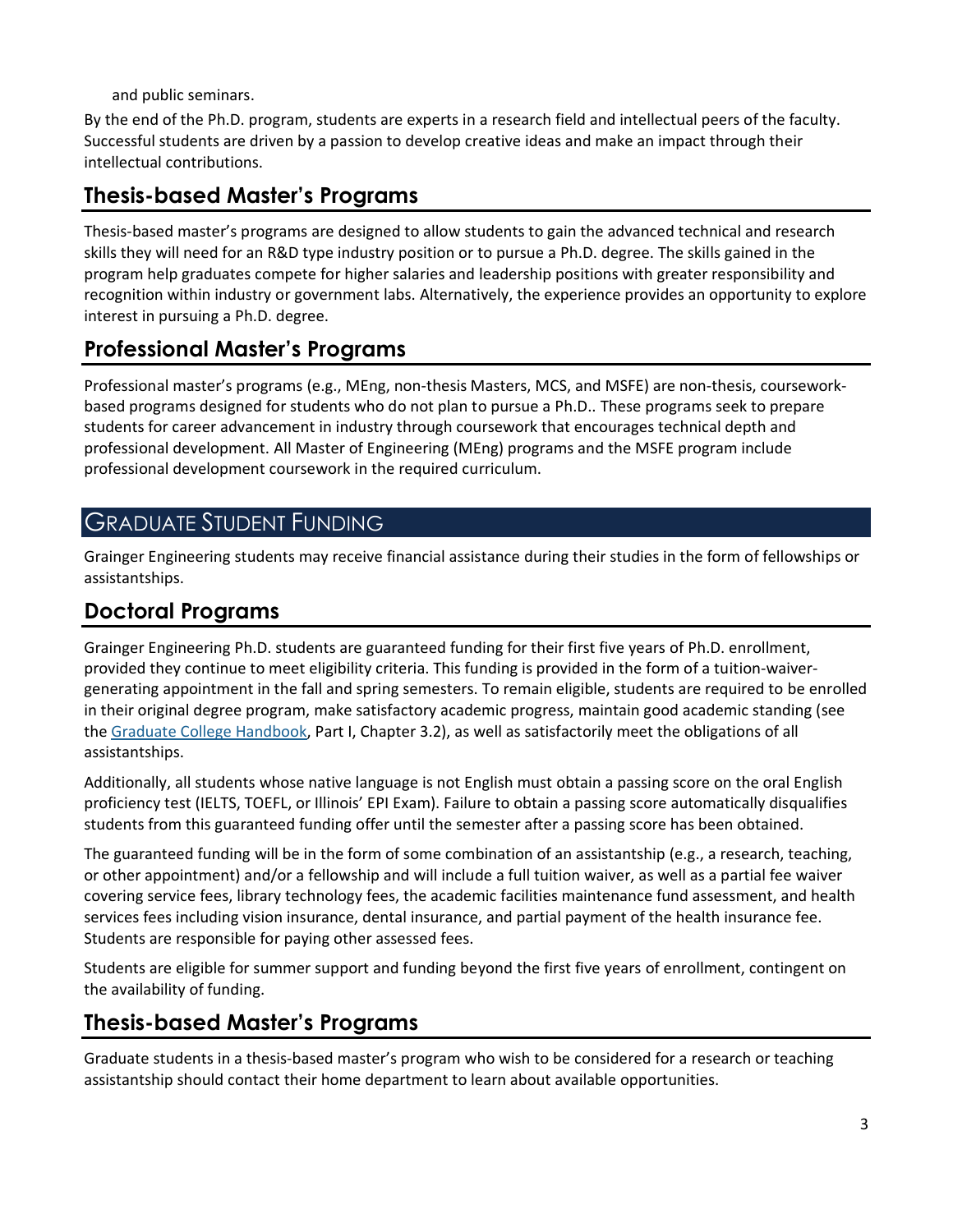# <span id="page-4-0"></span>**Professional Master's Programs**

Most professional master's degree programs (e.g., MEng., non-thesis Masters, and MSFE) are designated as selfsupporting programs: students in these programs are not eligible for tuition-waiver-generating assistantships. For more information regarding tuition waiver designation categories, please refer to the Graduate College [Handbook](https://grad.illinois.edu/handbooks-policies) (Part I, Chapter 7.4).

# <span id="page-4-1"></span>**Graduate Assistantships**

Graduate assistantships provide graduate students with financial resources that help defray the expenses associated with completing a graduate degree. The four types of graduate assistantships include teaching assistant (TA), research assistant (RA), graduate assistant (administrative), and pre-professional graduate assistant (PGA).

Assistantship appointments typically are awarded on a semester-by-semester basis with standard appointment dates of August 16-December 31 (fall semester) and January 1-May 15 (spring semester). Contingent upon the degree program in which a student is enrolled, students must be appointed between 25% and 67% full-time equivalent (FTE) for at least 91 days during the semester to receive a tuition waiver. All graduate assistants must have an accepted offer letter on file. Additional information and resources related to graduate assistantships is provided by the Graduate College at [https://grad.illinois.edu/assistantships.](https://grad.illinois.edu/assistantships)

The acceptance of an appointment requires students to be available to their supervisor during the appointment dates outlined in the accepted offer letter. If students will be unable to complete their responsibilities, they must receive prior approval from their supervisor and their home department. Failure to report to work may result in disciplinary action, termination, and/or non-reappointment of an assistantship. Additional information regarding the Graduate College and University assistantship policies is available in the [Graduate College](https://grad.illinois.edu/handbooks-policies)  [Handbook](https://grad.illinois.edu/handbooks-policies) (Part I, Chapter 8.1).

**For International Students Only:** Students who do not have a Social Security Number (SSN) will need to request a university-issued Temporary Control Number (TCN) from th[e Urbana ID Center \(also called the I-Card](https://icard.uillinois.edu/public/urbana-idc.cfm) office). You will need to provide your hiring department with the TCN to process your employing paperwork. This is a temporary number and will be replaced with your SSN once it is obtained.

Grainger Engineering graduate students are most commonly offered research assistantships (RA) or teaching assistantships (TA). [Descriptions of each are provided by Illinois Human Resources.](https://humanresources.illinois.edu/employees/current-employees/graduate-employees/graduate-assistant/index.html)

### **TEACHING ASSISTANT (TA)**

The duties of a Graduate Teaching Assistant (TA) primarily involve the support of instruction and include responsibilities such as: teaching classes, grading student assignments, leading lab or discussion groups in a course setting, developing academic instructional materials, accompanying/coaching musical or vocal performances, providing artistic instruction, proctoring exams, overseeing/coordinating the work of other TAs, holding office hours, and tutoring students. Teaching assistant positions are covered by a collective bargaining agreement with the Graduate Employee Organization (GEO).

TA appointments are made at the discretion of each academic department in Grainger Engineering. Graduate students must contact the department's academic or business office to inquire about available teaching assistantships. The College is committed to maintaining a high level of quality in the TA appointments. Students have to meet the following requirements in order to be eligible for a TA appointment:

- Must have a passing speaking subscore of 24+ TOEFL iBT; 8+ on the IELTS; or 4CP+ on the campus-based EPI;
- Must be in good academic standing in their graduate program;
- Strong past work performance in applicable circumstances.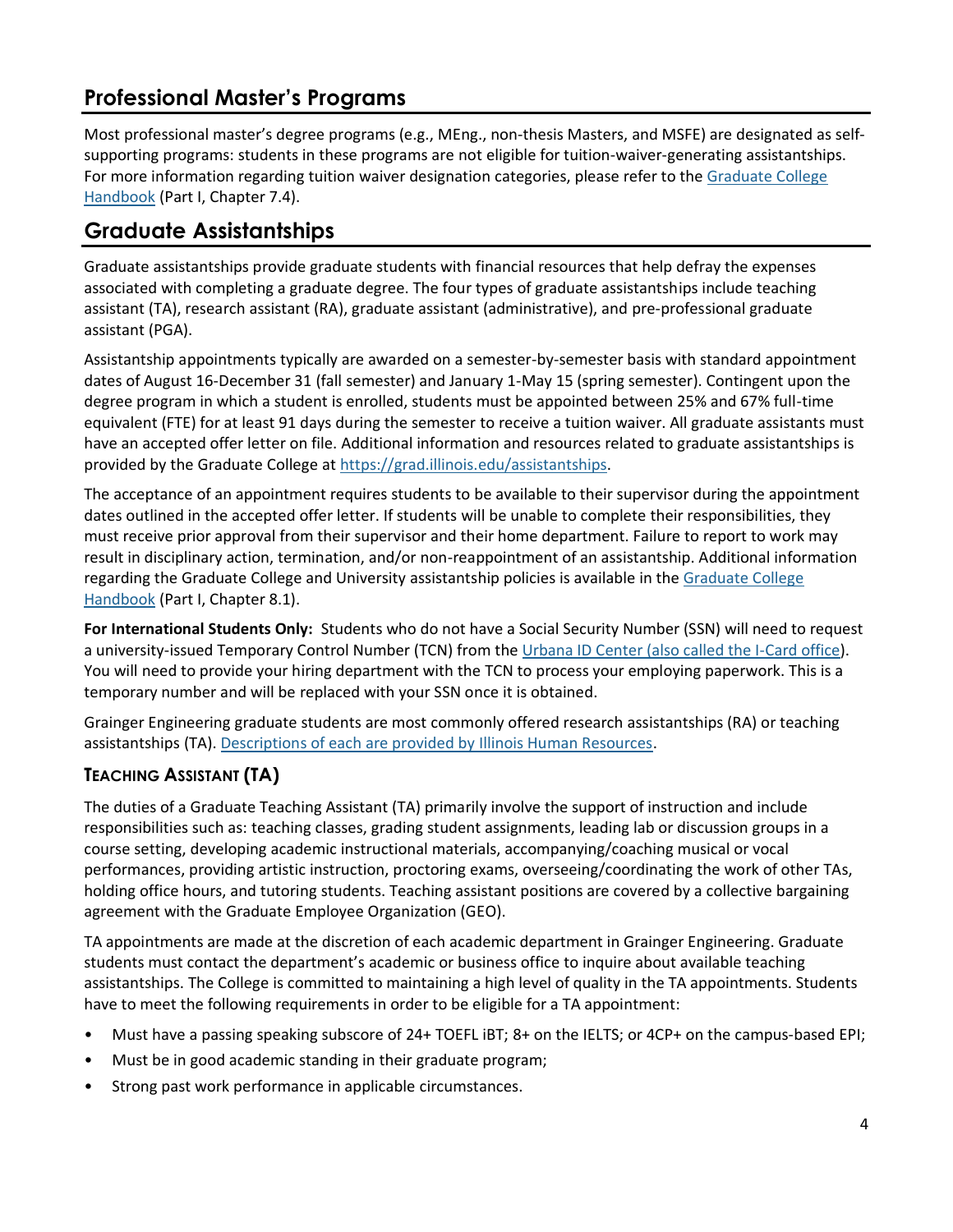*All first-time TAs at the University of Illinois Urbana-Champaign must complete the Center for Innovation in Teaching & Learning (CITL) Graduate Academy the week prior to start of the semester*. Please v[isit CITL's website](https://citl.illinois.edu/citl-101/teaching-learning/conferences-workshops/grad-academy-for-college-teaching) for more information on this training, including dates.

### **RESEARCH ASSISTANT (RA)**

The duties of a Graduate Research Assistant (RA) primarily involve applying and mastering research concepts, practices, or methods of scholarship. Examples of typical responsibilities include: conducting experiments, organizing or analyzing data; presenting findings in a publication or dissertation, collaborating with faculty in preparing publications, overseeing the work of other RA's, and other research activities.

Faculty members are responsible for confirming RA appointments with their appropriate HR office. Graduate students must contact faculty directly to inquire about any RA opportunities available to them.

### **FORM I-9 AND E-VERIFY COMPLIANCE**

Graduate students may seek various employment opportunities at the University of Illinois at Urbana-Champaign. Departments must comply with all federal and state laws regarding employment eligibility verification, including completion of the I-9 Form. *Students must contact the appropriate HR office and complete the I-9 form prior to working.*

#### **GRADUATE ASSISTANTSHIP BENEFIT OVERVIEW**

Below is a high-level overview of the types of benefits available to graduate assistants. Applicable University benefits for graduate assistants are provided by [Illinois Human Resources.](https://humanresources.illinois.edu/employees/current-employees/graduate-employees/graduate-assistant/payroll&benefits.html)

#### *Insurance and Health Care*

Health Care Services available for Graduate Students are listed on [the Graduate College website under Health](https://grad.illinois.edu/gradmap/health-care)  [Care Services.](https://grad.illinois.edu/gradmap/health-care) Additionally, most tuition-waiver generating appointments subsidize the cost of [Graduate Student](#page-18-3)  [Health Insurance](#page-18-3) plan.

#### *Tuition and Fee Waiver*

Students who hold an assistantship appointment between 25% and 67% time for at least three-fourths of a term are eligible for a tuition and partial fee waiver. Students must be enrolled and in good academic standing during their appointment. For questions regarding this benefit, contact the appropriate HR office. For questions regarding a student's bill, contact OBFS at 217-265-6363.

#### *Student-Parent Resources*

A collection of resources for student-parents, including childcare information and wellness resources, is available here: [https://www.odos.illinois.edu/student-parents/.](https://www.odos.illinois.edu/student-parents/)

#### *University Holidays*

The university holiday schedule is posted here: [https://humanresources.illinois.edu/employees/resources/info](https://humanresources.illinois.edu/employees/resources/info-about-your-employment/campus-holiday-schedule.html)[about-your-employment/campus-holiday-schedule.html.](https://humanresources.illinois.edu/employees/resources/info-about-your-employment/campus-holiday-schedule.html) Students employees are not required to work on campus holidays.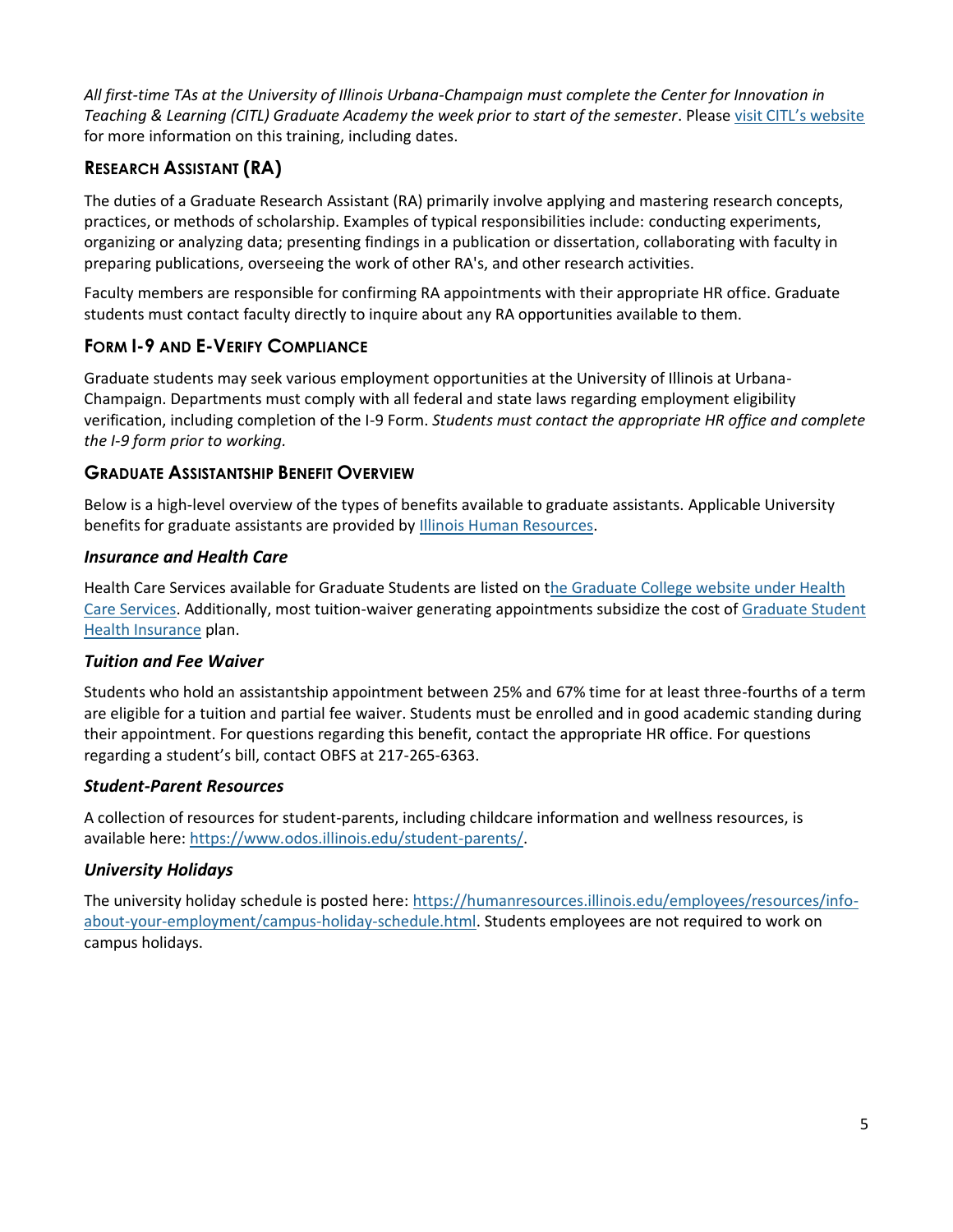### <span id="page-6-0"></span>**Fellowships**

For Grainger Engineering fellowships (SURGE, Carver, GEM, Kuck, Yee, Loh Kwan Chen, and Yunni and Maxine Pao), please contact Liz Johnson [\(emj4@illinois.edu\)](mailto:emj4@illinois.edu) to complete a rating form. The rating form allows the Fellow to receive the monthly stipend and any applicable tuition waiver. Fellowship rating forms *must* be completed before the start of the semester. For more information, please see <http://www.grad.illinois.edu/fellowship/fellows> .

All students who are on a fellowship *must* sign the Graduate College Notice of Appointment (NOA) for Fellowships, Traineeships, and Courtesy Waivers, to be subsequently submitted to the Graduate College by their home department before each semester.

# <span id="page-6-1"></span>**Grainger Engineering Funding Limit Policy**

Grainger Engineering students who receive external fellowships must work with their academic department to ensure that funding from Grainger Engineering to the student does not exceed set limits.

For information about holding concurrent awards or appointments, see the [Graduate College Handbook,](https://grad.illinois.edu/handbooks-policies) Part I, Chapter 8.2.

# <span id="page-6-2"></span>POLICIES & PROCEDURES

### <span id="page-6-3"></span>**Student Rights and Responsibilities**

**"**The University of Illinois at Urbana-Champaign expects its faculty, staff, students and guests to conduct themselves in accordance with the community values of civility, respect, and honesty; to maintain the highest level of integrity and exercise critical judgment in all dealings, decisions and encounters; and to maintain and strengthen the public's trust and confidence in our institution," (Campus Integrity Statement, [http://studentcode.illinois.edu\).](http://studentcode.illinois.edu/) As members of the campus community, students have both rights and responsibilities, including but not limited to, complying with the regulations of the University, the Graduate College, and their home department. The [Student](http://studentcode.illinois.edu/) Code describes both general policies and regulations as well as academic policies and regulations. *Each student is responsible for knowing and understanding campus policies and potential consequences of violating policies.*

### **ACADEMIC INTEGRITY**

Grainger Engineering holds graduate students to the highest ethical standards. Students found to have committed infractions of [academic integrity](https://studentcode.illinois.edu/article1/part4/1-402/) including but not limited to cheating, plagiarism, fabrication, and facilitating infractions of academic integrity (e.g. helping someone else cheat), will be held accountable. Students accused of violations *must* respond to their instructor in writing within ten (10) days and in accordance with their home department's policies and procedures. A student guide regarding academic integrity, can be found here: [https://provost.illinois.edu/policies/policies/academic-integrity/students-quick-reference-guide-to](https://provost.illinois.edu/policies/policies/academic-integrity/students-quick-reference-guide-to-academic-integrity/)[academic-integrity/.](https://provost.illinois.edu/policies/policies/academic-integrity/students-quick-reference-guide-to-academic-integrity/)

#### **PROBLEM SOLVING**

The Graduate College provides a number of resources for graduate students in challenging situations here: <https://grad.illinois.edu/ombuds/problem-solving> and in the [Graduate Student Handbook](https://grad.illinois.edu/handbooks-policies), Part I, Chapter 9. Additionally, students are encouraged to work closely with the [graduate programs staff](#page-20-1) in their home department to address problems. Additional resources include th[e Graduate College Ombudsperson](#page-22-0) and the Grainger Engineerin[g Associate Director for Graduate Student Success.](mailto:dgonzal2@illinois.edu)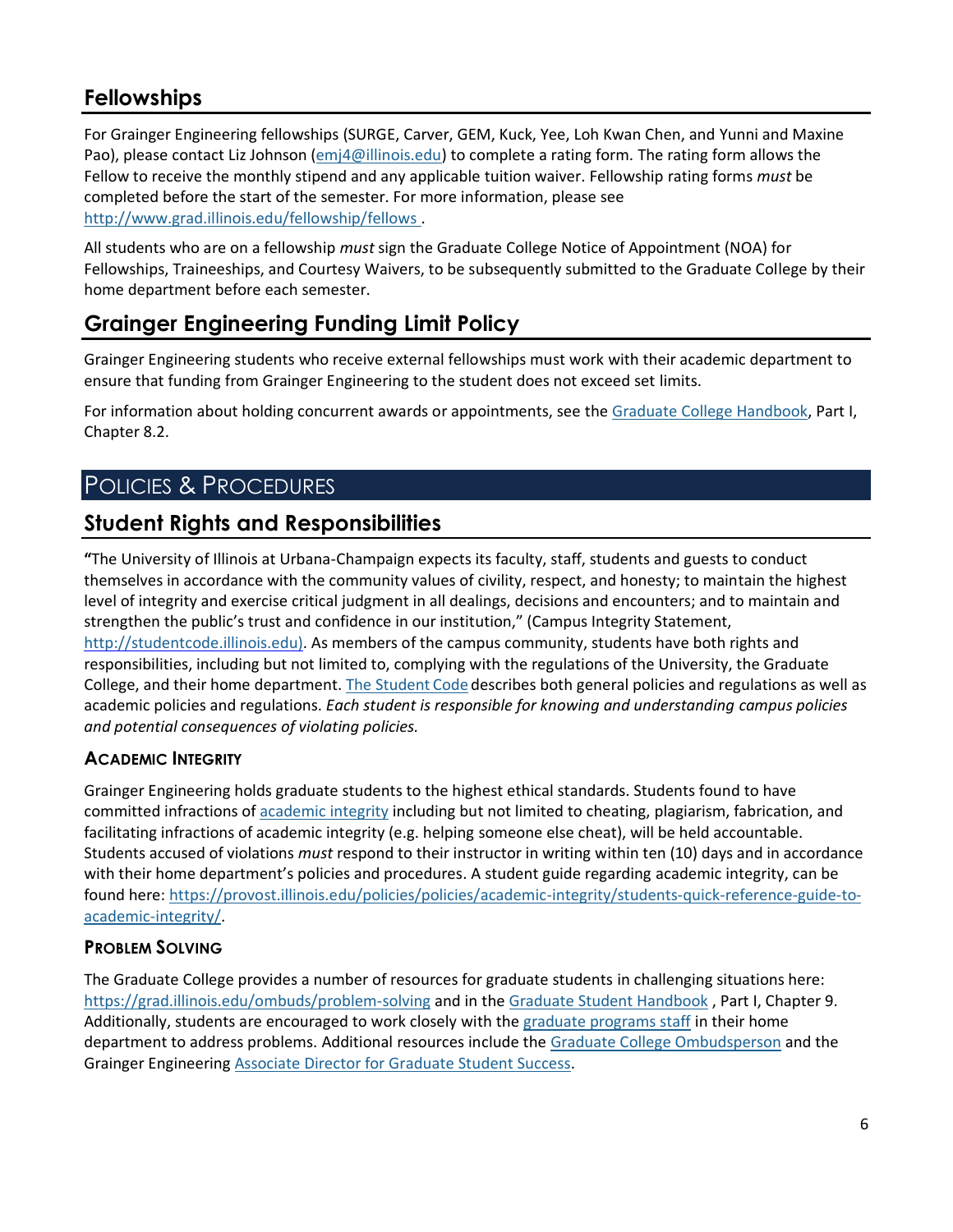### **GRIEVANCES & APPEALS**

The faculty, staff, and students in Grainger Engineering are a diverse community and from time to time conflicts or problems may arise. Most of these conflicts or problems can be resolved informally between the two parties. However, there may be times that these conflicts cannot be resolved in this way. In these cases, students can either elect to file a formal grievance with their home department's Graduate Programs Office or directly with the Graduate College. Consult th[e Graduate College Handbook,](https://grad.illinois.edu/handbooks-policies) Part I, Chapter 9, for more information.

# <span id="page-7-0"></span>**English Proficiency Requirement**

Most Grainger Engineering departments will require students who are non-native English speakers to provide evidence of spoken English Proficiency even if the student is a permanent resident of the United States (green card holder). Some departments will require this before completion of the qualifying exam. Students are encouraged to check with their home department regarding their policies. Additionally, all non-native English speakers, including master's and Ph.D. students, who wish to be considered for a teaching assistantship must provide evidence of spoken English Proficiency.

Students who have not earned a minimum score on the TOEFL iBT (24 or higher) or IELTS (8 or higher) within two years of the first day of class must complete an Oral English Assessment (EPI) or retake the English Proficiency Test and achieve a passing score. More information regarding this requirement is provided by the Graduate College: [https://grad.illinois.edu/admissions/taengprof.htm.](https://grad.illinois.edu/admissions/taengprof.htm) EPI is administered by the Center for Innovation in Teaching & Learning (CITL). To learn more about EPI, please visit: [https://citl.illinois.edu/citl-](https://citl.illinois.edu/citl-101/measurement-evaluation/english-proficiency-interview)[101/measurement-evaluation/english-proficiency-interview.](https://citl.illinois.edu/citl-101/measurement-evaluation/english-proficiency-interview)

In addition, to be eligible for the Grainger Engineering Ph.D. Funding Guarantee, for AY 2021/22, all students whose native language is not English must receive a passing score on the oral English proficiency test (IELTS, TOEFL, or Illinois' EPI Exam) by July 1, 2021. Failure to obtain a passing score automatically disqualifies students from this guaranteed funding offer until the semester after a passing score has been obtained.

# <span id="page-7-1"></span>**Limited Status**

Students who do not meet one or more of the admissions requirements may be approved for admission with Limited Status, and typically must address deficiencies within the first year of enrollment in order to continue. Limited Status is described in the [Graduate College Handbook,](https://grad.illinois.edu/handbooks-policies) Part I, Chapter 1.4.

**LIMITED STATUS DUE TO A LACK OF DEMONSTRATED ENGLISH LANGUAGE PROFICIENCY.** Students admitted with limited status due to lack of demonstrated English language proficiency will be required to take the English Placement Test (EPT) at the beginning of their first term of enrollment. The results of this test may satisfy this requirement, or the results of this test may require that the student complete additional English as a Second Language courses. The student must complete those required courses during their first year following enrollment at the University. The EPT is administered by the Department of Linguistics. More information regarding the EPT and ESL courses is available on their website at: [https://linguistics.illinois.edu/languages/english-placement-test-ept.](https://linguistics.illinois.edu/languages/english-placement-test-ept) Please note that online students cannot be admitted on "Limited Status" for English deficiency.

**LIMITED STATUS DUE TO LOW UNDERGRADUATE GPA OR NO COMPARABLE BACHELOR'S DEGREE.** Students admitted with limited status due to a low undergraduate GPA (below 3.0) or no comparable bachelor's degree are admitted on probation, described in the [Graduate College Handbook,](https://grad.illinois.edu/handbooks-policies) Part I, Chapter 3.2.

**LIMITED STATUS DUE TO COURSE DEFICIENCIES.** Students should consult with their home department to develop a plan to address these deficiencies.

# <span id="page-7-2"></span>**Registration**

Registration begins in late October for the spring term and early April for the summer and fall terms. Students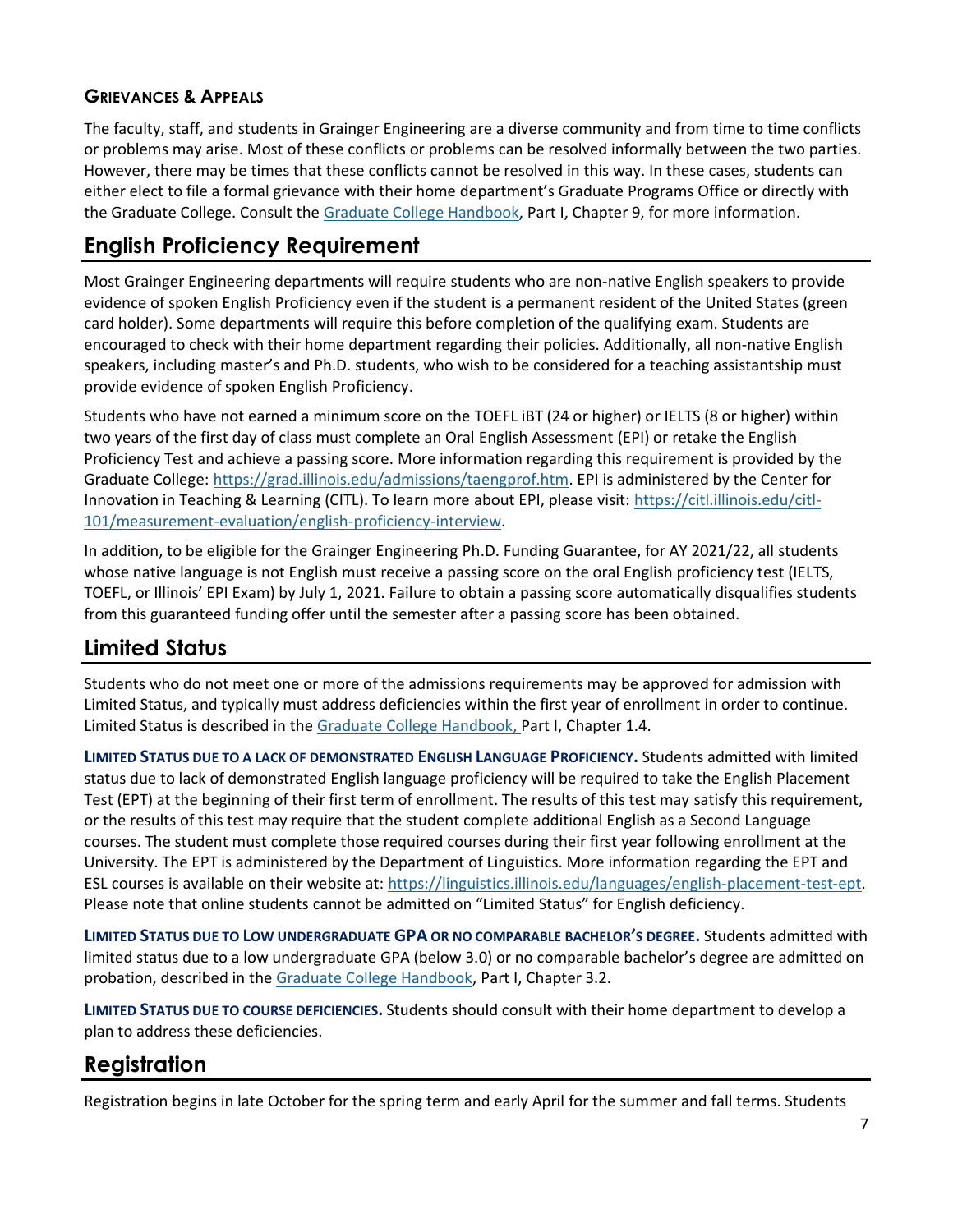#### can find their earliest registration time at the Office of the Registrar's website

[\(http://www.registrar.illinois.edu/\)](http://www.registrar.illinois.edu/). Graduate students begin registering after several other student groups (e.g., graduating seniors, honors students, and band members have first priority registration times). The UI Integrate Self-Service system is used for registration and for any modifications to course schedules through the 10th day of instruction. Students can also use this system to print an unofficial transcript or add their name to the appropriate graduation list.

IMPORTANT NOTICE: All graduate students must be **REGISTERED** for fall and spring term **BY THE 10th DAY** of classes. Failure to do so may result in late fees, loss of valid visa status for international students, loss of assistantship, and unapproved leave of absence. All graduate students, except those on an approved leave of absence, must be registered for each fall and spring term until they graduate.

Effective Fall 2021, all students in The Grainger College of Engineering graduate programs must register for at least 9 credit hours (including in XXX 599 courses), *or whatever minimum number of hours required by their program or another University policy*\* if this is greater than 9, during each fall and spring semester of enrollment in order to be considered as full-time students in their program. Students wishing to register for fewer credit hours in an individual semester than this required minimum must request advance permission for this from their graduate program. Students who have completed all their degree requirements but their thesis or dissertation, are in Good Academic Standing, do not hold a tuition-waiver generating appointment (e.g., as a result of the 5 year PhD funding guarantee), and meet the required minimum by registering only for thesis research will receive a college-issued stand-alone tuition waiver.

\*Per the Student Code (§3-301), registration in at least 12 credit hours in a semester is required for certification as a full-time graduate student, unless the student holds a 25-67% assistantship appointment. This also applies for purposes of maintaining an international student's visa status.

#### **SUMMER REGISTRATION**

Some students may need to register full-time due to student loans, fellowships, etc. Assistants with waivergenerating appointments are considered by the Graduate College to be enrolled full-time when they meet the following requirements:

- Fall and/or spring term appointments: a minimum of 8 hours; individual colleges and programs may set higher requirements.
- Summer term appointment: a minimum of 4 hours for at least the eight-week portion of the summer term (enrollment during the four-week portion of the summer term will not qualify as full-time registration).

Students are not required to register during the summer in order to hold an assistantship. However, students should check with their department about departmental policies and with their thesis advisor. International students must register during the summer if it is their first semester, last semester, or if they are on Curricular Practical Training (CPT). To learn more, visit the ISSS website on registration policies [\(http://www.isss.illinois.edu/students/f1j1/\)](https://www.isss.illinois.edu/students/f1j1/).

A summer tuition and partial fee waiver will cover the following fees: service fee, half of the health insurance fee, health service fee, AFMFA fee (if assessed), and half of the Library/IT fee (if assessed). Students who held a waiver-generating appointment during the spring term are eligible to receive a summer tuition waiver if they enroll in the summer term (see the [Graduate College Handbook,](https://grad.illinois.edu/handbooks-policies) Part I, Chapter 7.4).

Summer registration affects a student's ability to use campus services. If a student does not register for summer term or registers for less than 3 hours, this affects the following benefits: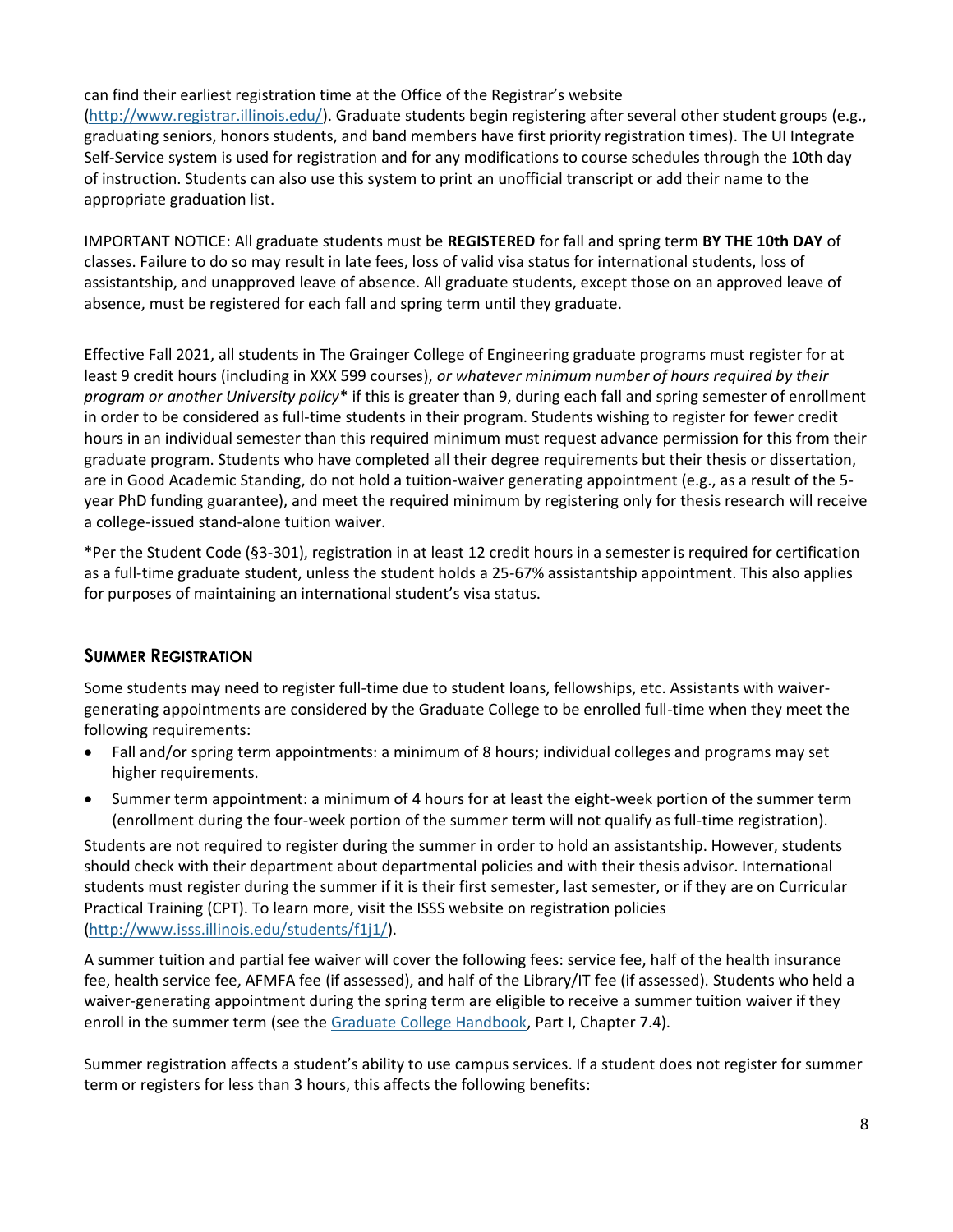- Student Health Insurance (see the "Student Health Insurance" section of handbook for more information).
- McKinley Health Center [\(http://www.mckinley.illinois.edu/\)](http://www.mckinley.illinois.edu/) will require students to pay a fee to use McKinley.
- Campus Recreation Facilities [\(https://campusrec.illinois.edu/member-services/member-eligibility/\)](https://campusrec.illinois.edu/member-services/member-eligibility/) will require students to pay a fee to use their facilities.
- Additional taxes of 5.65% (Medicare 1.45% and Social Security 4.2%) will be charged to a student working on campus.

# <span id="page-9-0"></span>**Grading System**

The grading system at the University of Illinois at Urbana-Champaign is listed in the chart below. This chart outlines the points associated with a course grade, which is used in the computation of grade point averages for the semester and overall GPA.

| A+           | 4.00 | $C-$      | 1.67 |
|--------------|------|-----------|------|
| A            | 4.00 | D+        | 1.33 |
|              | 3.67 | D         | 1.00 |
| $B+$         | 3.33 | D-        | .67  |
| B            | 3.00 | F         | 0.00 |
| B-           | 2.67 | F by Rule | 0.00 |
| $C+$         | 2.33 | ABS       | 0.00 |
| $\mathsf{C}$ | 2.00 |           |      |

The Graduate College allows any grade of D or higher to be counted as a passing grade for all graduate program degree requirements. Departments may require graduate students to earn a higher grade in their coursework for it to count toward their degree. Students must consult with their home department to learn about the grade policy for their degree program.

When a graduate student repeats a course, all hours and grades count toward the cumulative graduate GPA. There is no mechanism for grade replacement at the graduate level.

### **CREDIT/NO-CREDIT**

Electing credit/no-credit registration allows students to enroll in a course for a simple pass/fail grade, rather than the conventional letter grade. If a C- or higher is earned, the grade that is entered on the transcript is "CR" (credit). Graduate students must consult with their home department about any department policy on allowing credit/no- credit courses to count toward degree requirements.

### **SPECIAL GRADES (I, DFR, ABS, NR)**

- "DFR" (Deferred) grades are issued at the end of the term only for thesis credit (599). "DFR" grades will only be changed to an "S" grade once the thesis is deposited. The Graduate Programs Office in each department usually completes the grade changes for the 599 credit hours once the thesis is deposited.
- "I" (Incomplete) grades are issued at the end of the term when students have not completed the required work for the course. The time limit for students to complete the work is no later than the last day of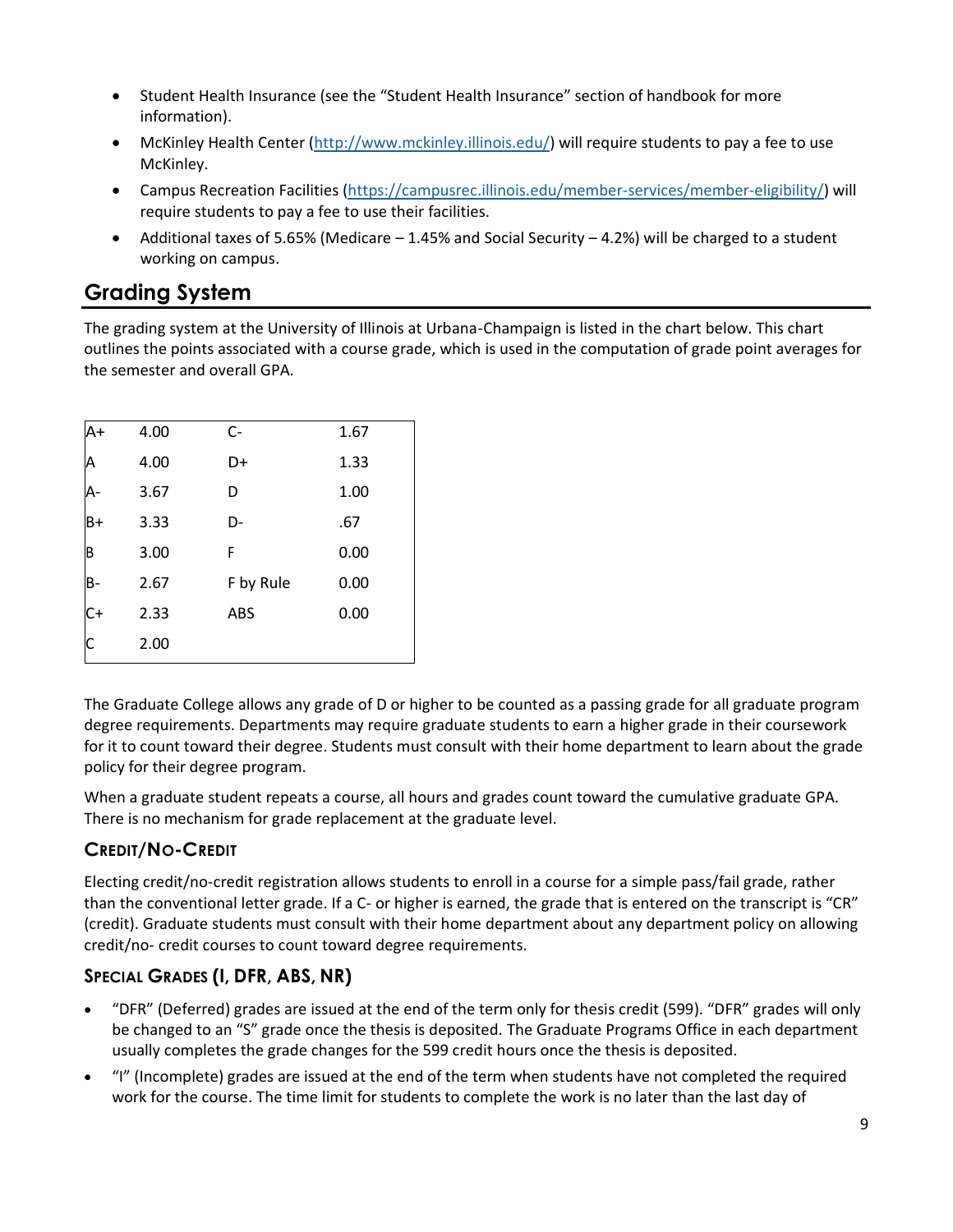instruction for the term following the issuance of an "I" grade; the last day of fall term for an "I" grade issued in either spring or summer; the last day of spring term for an "I" grade issued in fall. After the deadline, the Graduate College will automatically change an "I" grade to an "F by Rule". This failing grade will be reflected in the student's GPA until the instructor changes it.

- If a student fails to appear for the final exam in a course, the instructor must issue an "ABS" (Absent) grade, no matter how well or poorly the student has done in the course. An "ABS" grade is a failing grade. In some cases, as approved by the instructor, the student may be allowed to take a special exam and the "ABS" grade can then be changed.
- "NR" (no record) is the automatically assigned grade if an instructor enters no grade before the grade submission deadline.

### **DEGREE AUDITS**

Grainger Engineering graduate students can check their coursework progress for their degree program through the Degree Audit Reporting System (DARS). Students can access this system using their NetID and password at [https://uachieve.apps.uillinois.edu/uachieve\\_uiuc/general/selectinstitution.html?src=institutionrequired.](https://uachieve.apps.uillinois.edu/uachieve_uiuc/general/selectinstitution.html?src=institutionrequired) DARS audits are unofficial degree audits to help guide students with their coursework progress. For an official degree audit, students must contact their home department's Graduate Programs Office. Students who have questions about their DARS audit should contact the Grainger Engineering [Associate Director for Graduate Student](#page-20-2)  [Success.](#page-20-2)

### <span id="page-10-0"></span>**Academic Standing**

### **PROBATION DUE TO GPA**

Campus policy requires a student to maintain a minimum cumulative graduate GPA of 2.75 and a semester GPA of 2.75 in order to continue in an advanced degree program, and to have a cumulative graduate GPA of at least 2.75 to graduate. Many departments, however, require a minimum of 3.0 or higher for the cumulative graduate GPA (see the [Graduate College Handbook,](https://grad.illinois.edu/handbooks-policies) Part I, Chapter 3.2). For departments with higher minima, the Graduate College enforces the department's minimum based on the calculated graduate cumulative GPA. Students enrolled in joint degree programs must meet the minimum GPA requirements of both degree programs in order to maintain satisfactory academic progress and to graduate.

**Minimum GPA Requirements by Program.** All graduate students must meet the minimum degree GPA specified by the degree program to have the degree certified and to graduate. Students admitted in an earlier term may have a different requirement. See the [Academic Catalog](http://catalog.illinois.edu/graduate/) for the term of entry to determine minimum required GPA.

### **PROBATION DUE TO EXCEEDED TIME LIMIT**

The Graduate College can also place students on probation for exceeding time limits within their degree program.

#### *Due to COVID-related delays, for AY2021-2022, students who have exceeded the time to degree limit will not be placed on academic probation*

For MS students, all degree requirements must be completed in 5 years. Students who reach this time limit may petition for a maximum of a one-year time extension to complete the degree requirements. All petitions must haven Academic Plan attached. If the petition is approved by the Graduate College, the student will be required to achieve the milestones in their Academic Plan by the stated deadlines or they may not be permitted to continue in the program.

For Ph.D. students matriculating Fall 2019 or later, Stage II of the doctoral degree must be completed by the end of the 4thyear if entering with an approved MS or 5thyear if an approved MS has not been obtained at the time of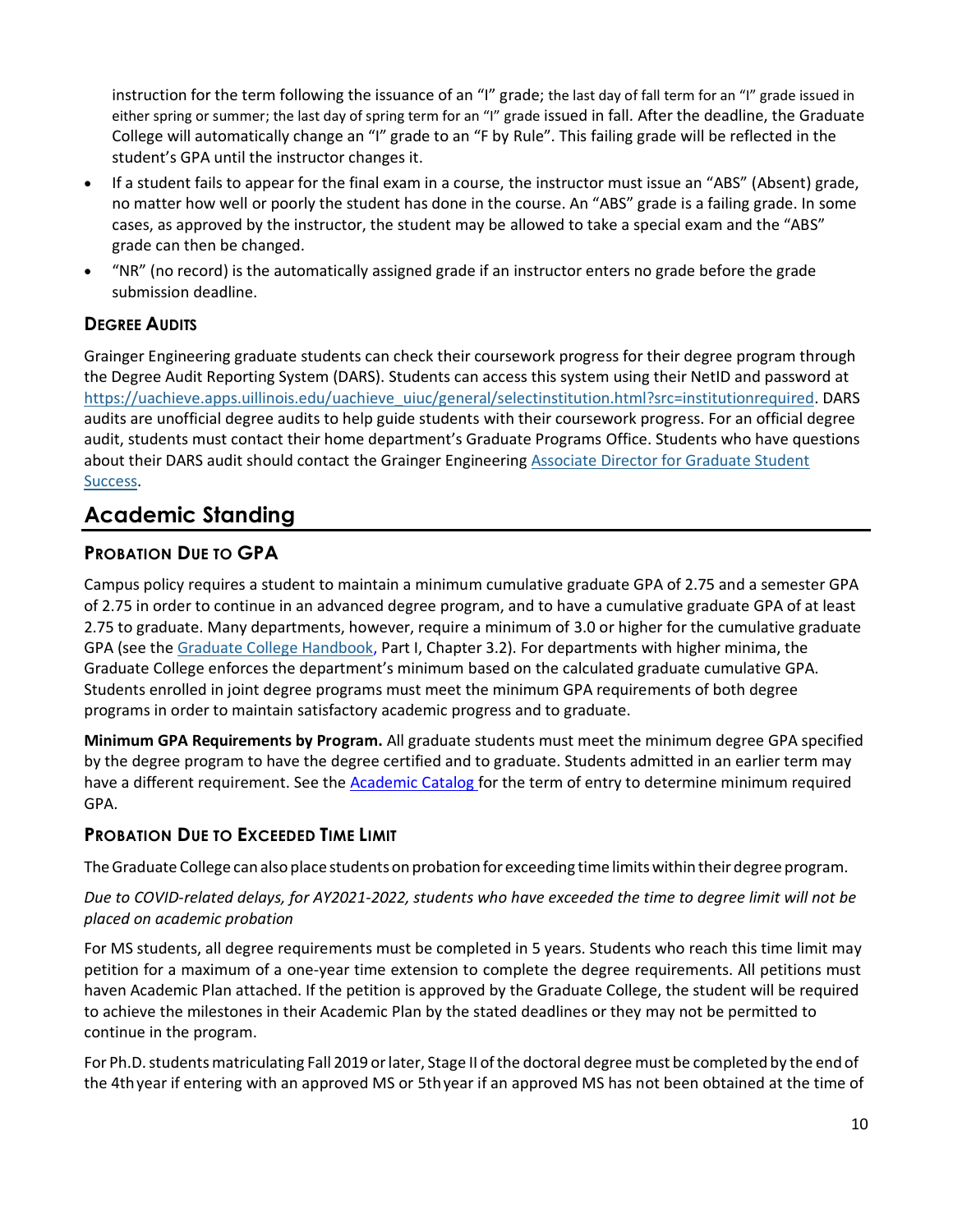admission. Ph.D. students who are placed on probation for not meeting this deadline must complete this requirement by the subsequent semester, fall or spring, or they will not be permitted to continue in the program.

For all Stage II Ph.D. students who are within one semester of the end of the 4thyear if entering with an approved MS or 5th year if an approved MS has not been obtained at the time of admission, Grainger Engineering requires an Academic Plan. Students must achieve all milestones in their Academic Plan by the stated deadlines or they may not be permitted to continue in their program.

Ph.D. students must complete all degree requirements by the end of the 6th year if they entered with an approved MS or 7th year if an approved MS has not been obtained at the time of admission. Students who reach this time limit may petition for a time extension. All petitions must have an Academic Plan attached. If the petition is approved by the Graduate College, the student will be required to achieve the milestones in their Academic Plan by the stated deadlines or they may not be permitted to continue in their program.

### **ACADEMIC PLAN**

An Academic Plan provides clear communication on the milestones that must be achieved during a set time period to help the student move toward the completion of their degree. The Grainger Engineering Office of Graduate, Professional and Online Programs works with the Director of Graduate Studies in the student's home department, the student's advisor, and the student to develop and implement the plan and monitor the student's progress. A typical Academic Plan takes roughly one week to develop.

#### **THESIS ADVISOR AGREEMENT**

Grainger Engineering students are responsible for securing a thesis advisor and submitting the thesis advisor agreement form to their department within 12 months of enrolling in their program. If this agreement is terminated by either party, the student should work with their academic department to identify a new advisor.

### <span id="page-11-0"></span>**Academic Leave & Re-Entry into Program**

The Graduate College's Academic Leave Policy is outlined in the [Graduate College Handbook,](https://grad.illinois.edu/handbooks-policies) Part I, Chapter 2.5.

Graduate students in degree-seeking programs are entitled to a total of two terms (fall and/or spring term) of academic leave in the course of a single degree program. Students must document their request for a leave and meet the eligibility requirements. All leave requests must be made and approved prior to the start of the semester by the student's home department and the Graduate College by completing the Request for Academic [Leave of Absence form.](https://grad.illinois.edu/forms) Students who are enrolled in summer only programs must apply for a Leave of Absence before taking a summer term off. There are two categories of Academic Leave of Absence.

- 1. Personal Academic Leave of Absence may be requested for a variety of reasons such as health reasons, personal reasons, active military service, or for taking care of dependents or family members. Students who are on an approved Personal Academic Leave of Absence should use the leave for personal reasons and not to make progress on the degree. In addition, students on Personal Academic Leave of Absence should not expect faculty to provide feedback on academic work, including proposals or drafts of a thesis.
- 2. Academic Progress Leave of Absence may be requested for instances of academic activity such as Study Abroad when the student registers at another institution or for fieldwork when the student is not using university resources including faculty time, nor receiving financial support paid through the university. Students who are on an approved Academic Progress Leave of Absence use it to make progress toward completion of the degree but must not use campus resources. Expectations of progress to be made during the leave should be documented in the student's academic file.

A student's status does not change during the period of an approved leave of absence. The standing that is in place at the time of leave will not change when the student returns. Students are responsible for knowing the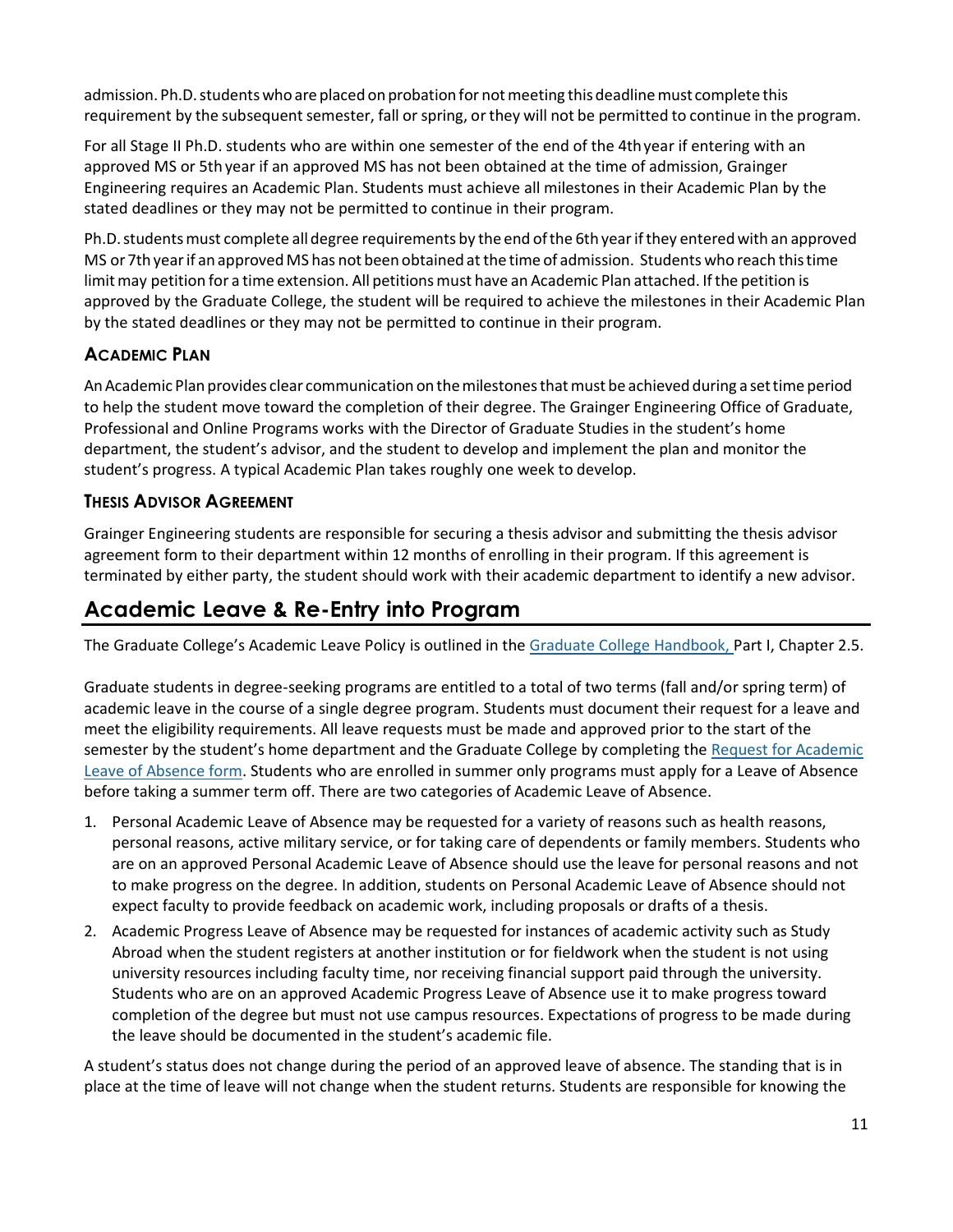potential consequences of taking an approved academic leave of absence on benefits and services that require enrollment. For example, a student's NetID will be deactivated and the student will not have access to university email or the university library. Other examples include loss of health insurance, loss of graduate assistantships, potential fellowships, and loss of loan deferment, etc. Lastly, degree time limits are not automatically extended for students who are on an approved leave of absence.

### **PROCEDURES TO REQUEST AN ACADEMIC LEAVE**

Students must request a formal leave of absence by completing the process below. All requests must be approved by the department and then by the Graduate College prior to the start of the term.

- Complete the writte[n Request for Academic Leave of Absence form](https://grad.illinois.edu/forms)
- If necessary, complete a petition to request an extension of time to degree.

• International students must meet with an ISSS advisor and obtain a signature on the Request for Academic Leave of Absence form.

Submit the written Request for Academic Leave of Absence form to student's home department. It is important to meet with thesis advisor to review the request before turning the form into home department's Graduate Programs Office.

#### **RETURN FROM APPROVED ACADEMIC LEAVE OF ABSENCE**

To learn how to re-enter to the same graduate program or to a new graduate program after previous enrollment, please see [https://grad.illinois.edu/admissions/apply/reentry.](https://grad.illinois.edu/admissions/apply/reentry)

#### **NON-APPROVED LEAVE OF ABSENCE**

Graduate students in a degree-seeking program that do not request a formal leave of absence (fall and spring terms, not summer unless they are in a summer only program) may be subject to potentially negative consequences for failing to request a formal Academic Leave of Absence. Students who do not enroll and do not meet with their home department to document their status with an approved Academic Leave of Absence before the start of a term are considered Absent without Leave. The department will place an advising hold on the student's record. A student who is Absent without Leave may be prevented from re-enrolling, may have additional degree requirements to complete if allowed to return, or may be subject to new degree requirements.

# <span id="page-12-0"></span>**Graduate College Petitions**

To request exceptions to the Graduate College policies or deadlines, students are required to complete a Graduate Student Request form [\(http://www.grad.illinois.edu/gsas/gradpetition\)](http://www.grad.illinois.edu/gsas/gradpetition). Below are some examples of when students would request an exception.

- Transfer of credit
- A time extension
- In absentia registration
- A curriculum change

Graduate students should complete the online form at the link above after seeking advice from either their thesis advisor, academic advisor, of home department's Graduate Programs Office. A Graduate College petition requires a minimum of two signatures (usually an advisor and authorized signatory in the student's home department's Graduate Programs Office). Sometimes certain petitions, like a change in curriculum, may require more signatures if the request involves units other than the student's home department. Petitions are sent to the Graduate College by the student's home department for final review. The student and the department are notified via email of the Graduate College's final decision on the petition. Petitions can take up to three weeks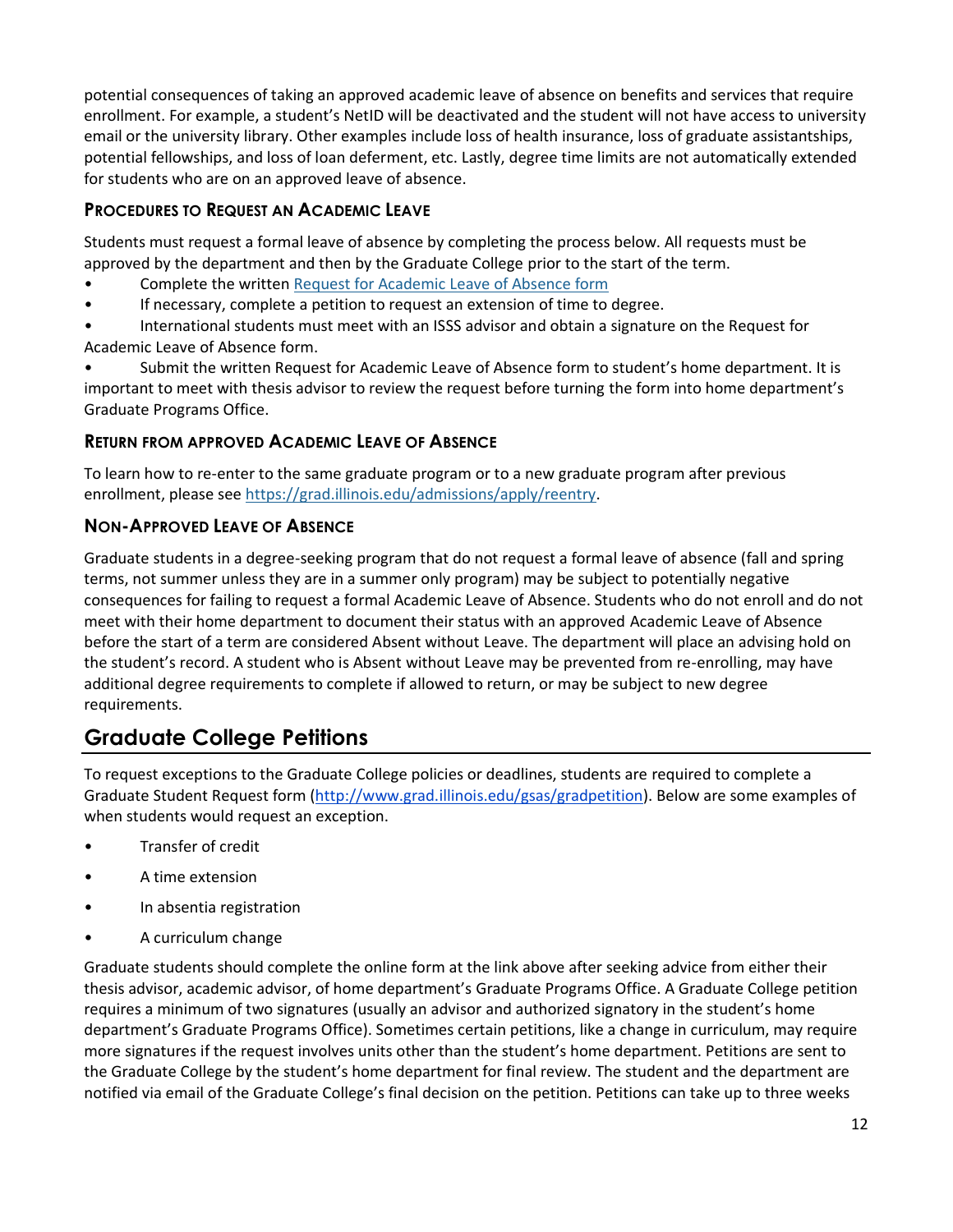once received by the Graduate College. It is important to note that just because the department has approved the exception, this does not mean that it will automatically be approved by the Graduate College.

# <span id="page-13-0"></span>**Thesis Deposit**

Thesis deposits are required for the MS thesis and Ph.D. dissertation. It is important for students to understand the Graduate College thesis requirements to prepare their document in the correct format. In addition, students need to be aware and follow the thesis deposit process to help ensure that everything is completed in the necessary order and all the correct forms are signed and submitted before the deadline. Please note that it is the student's, not the department's, responsibility to ensure all required forms are completed and signed.

Each semester has a hard deadline by which all thesis deposits must be made to the Graduate College. This means that the Graduate College Thesis Office must receive all corrections and all required deposit materials by 5 p.m. on the day of the deadline. If the deadline is missed, then graduation will be delayed until the next graduation date. Therefore, it is highly recommended that all students begin the electronic deposit of their thesis at least three days prior to the Thesis Office deadline. Students who wait until the last minute to deposit their thesis may not make the deadline. A thesis submitted electronically to the Thesis Office database is placed in a queue and will be processed in the order received. Any theses that are still in the queue at 5 p.m. on the day of the deadline or need additional changes will not be accepted for deposit. Students will then need to add their name to the next semester's degree conferral list. For more information, please visit the Graduate College Thesis Office website, [http://www.grad.illinois.edu/thesis.](http://www.grad.illinois.edu/thesis)

# <span id="page-13-1"></span>**Graduation Process & Convocation**

Students who are ready to receive their degree must place their name on the degree conferral list using the UI Integrate Self-Service before the deadline for that term. This alerts the student's home department and the Graduate College that the student plans to graduate that semester. Students who fail to add their name by the deadline will have to wait until the next semester to graduate.

All graduate students are invited to participate in Grainger Engineering and University convocations upon completion of their graduate degree. It is important that students sign up before the deadlines. To learn more and to sign up, visit the Grainger Engineering Convocation website [\(https://grainger.illinois.edu/graduation\)](https://grainger.illinois.edu/graduation) and the University's Convocation website ([http://commencement.illinois.edu\)](http://commencement.illinois.edu/).

REMINDER: Ph.D. students must be registered for the term in which they complete their preliminary and final exams. International master's students on an F-1 visa must be registered for the term in which they deposit their thesis if they have a valid I-20. In addition, master's students with 8 hours or less to complete in the summer term may choose to participate in the May Commencement. However, their name will not appear in the printed commencement program.

# <span id="page-13-2"></span>CURRICULAR & OPTIONAL PRACTICAL TRAINING PROCESS

All international graduate students must follow the rules and regulations outlined by the Office of International Student and Scholar Services (ISSS). This includes I-20 extensions, requests for Curricular Practical Training (CPT) or Optional Practical Training (OPT), employment during the academic year, registration, etc. It is recommended that international students work with the Graduate Programs Office in their academic department to ensure all policies are followed. If an international student violates any of the policies or regulations, he/she may be asked to leave the country.

# <span id="page-13-3"></span>**Curricular Practical Training (CPT)**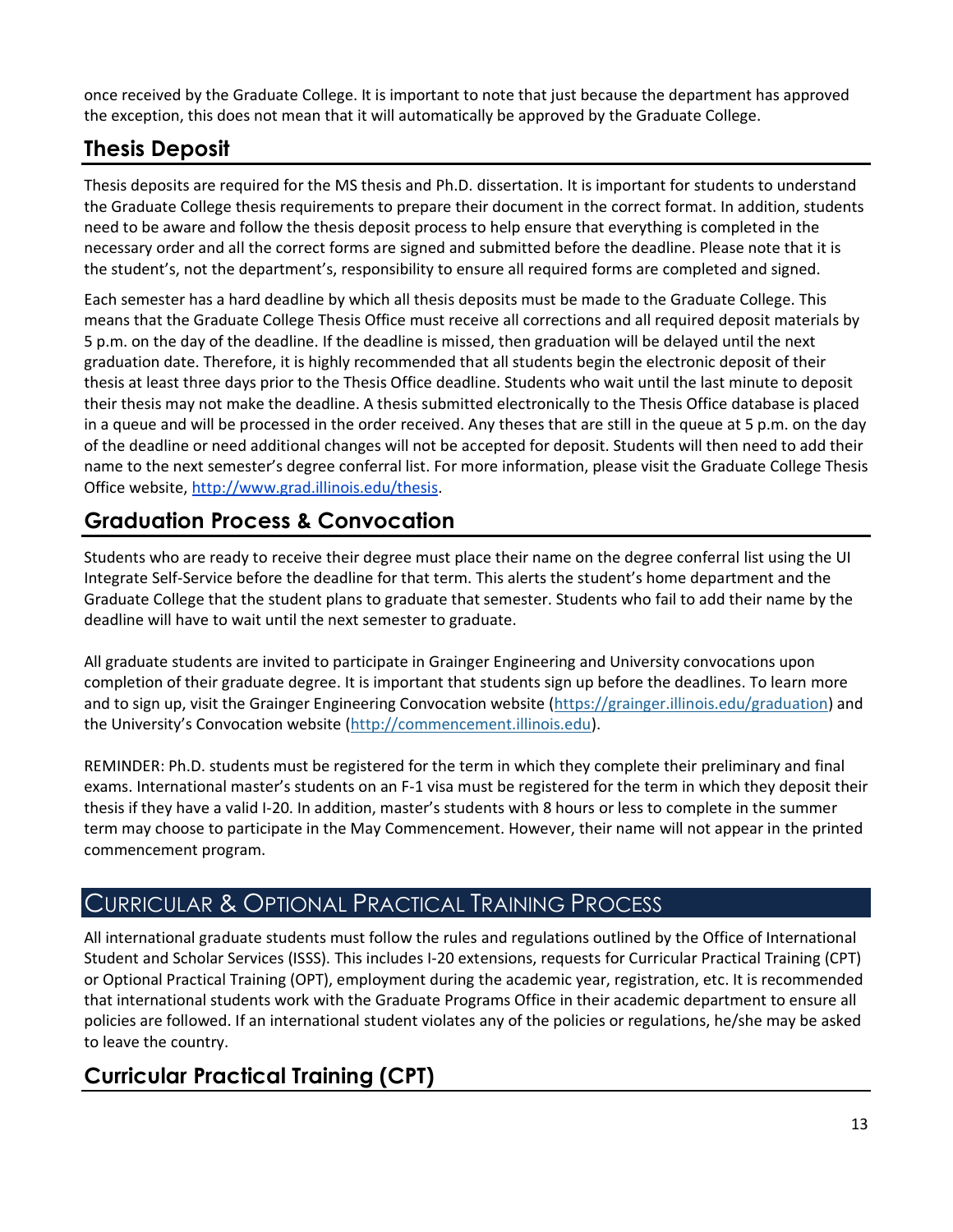Curricular Practical Training (CPT) is for international graduate students

- who are on an F-1 visa,
- have completed one year of academic coursework, and
- for whom temporary off-campus employment during the course of their university enrollment is directly related to their major field of study and an integral or important part of their program of study.

Part-timeCPTis20hoursaweekorless,whilefull-timeCPTismore than20hoursperweek.Full-timeCPTduring the fall or spring term is approved in exceptional cases. For more information on CPT rules and regulations, visit [http://www.isss.illinois.edu/students/employment/f1cpt.html.](http://www.isss.illinois.edu/students/employment/f1cpt.html)

In orderto pursue CPT, internationalstudents are required to complete theCPT application, and have it approved at eachlevel – department, college, and ISSS (international students only need college approval if registering for ENG 510). International students cannot formally accept an internship without having their CPT approved at each required level. In addition, international students are required to register for the appropriate CPT course. Per federal policy,failure to register for the course by the stated deadline may result in the student's F-1 visa being terminated.

- Professional and non-thesis master's students pursuing CPT must register for ENG 510.
- Thesis-based master's and Ph.D. students pursuing full- or part-time CPT during the summer term or parttime CPT during the fall or spring term may register for thesis research, 599, or ENG 510. Such students pursuing full- time CPT during the fall or spring term must register for ENG 510. Please note that students pursuing part-time CPT are limited to 20 hours per week of work authorization, including on campus (assistantships or hourly) employment.
- NOTE: Students who register for thesis credits must have their thesis topic and/or title on the CPT application form and must include an explanation for why the CPT training is necessary for their research. In addition, students must work with their academic department regarding their registration policies for 599 credit hours being used for CPT

### **ENG 510 COURSE POLICIES**

Students must seek approval from The Grainger Engineering Office of Graduate, Professional and Online Programs to register for ENG 510 for their CPT by completing the ENG 510 Registration Request Form [\(https://illinois.edu/fb/sec/6852663\)](https://illinois.edu/fb/sec/6852663) and uploading the offer letter, including start and end dates. Students who are approved to register for ENG 510 must adhere to the course policies below. No exceptions will be given.

- CPT must be directly related to their major field of study and an integral or important part of their program of study.
- Fall/Spring full-time CPT must be at least 10-weeks at more than 20 hours per week.
- Students who complete a part-time CPT during the fall and spring term need to be located within the Champaign-Urbana area and be registered as a full-time student (on top of registration in ENG 510).
- ENG 510 approval will only be given one semester at a time.
- No full-time CPT will be approved for ENG 510 in the student's last semester. Exceptions will be made for programs with an internship/practicum option for their professional development degree requirement.
- Internship dates must fall within the dates of the given semester as outlined below.
	- o Fall term August 16 through December 31
	- $\circ$  Spring term January 1 through May 15
	- o Summer term May 16 (or the first day of summer term) through August 15
- Students approved for part-time CPT during the fall or spring term must remain in Champaign-Urbana and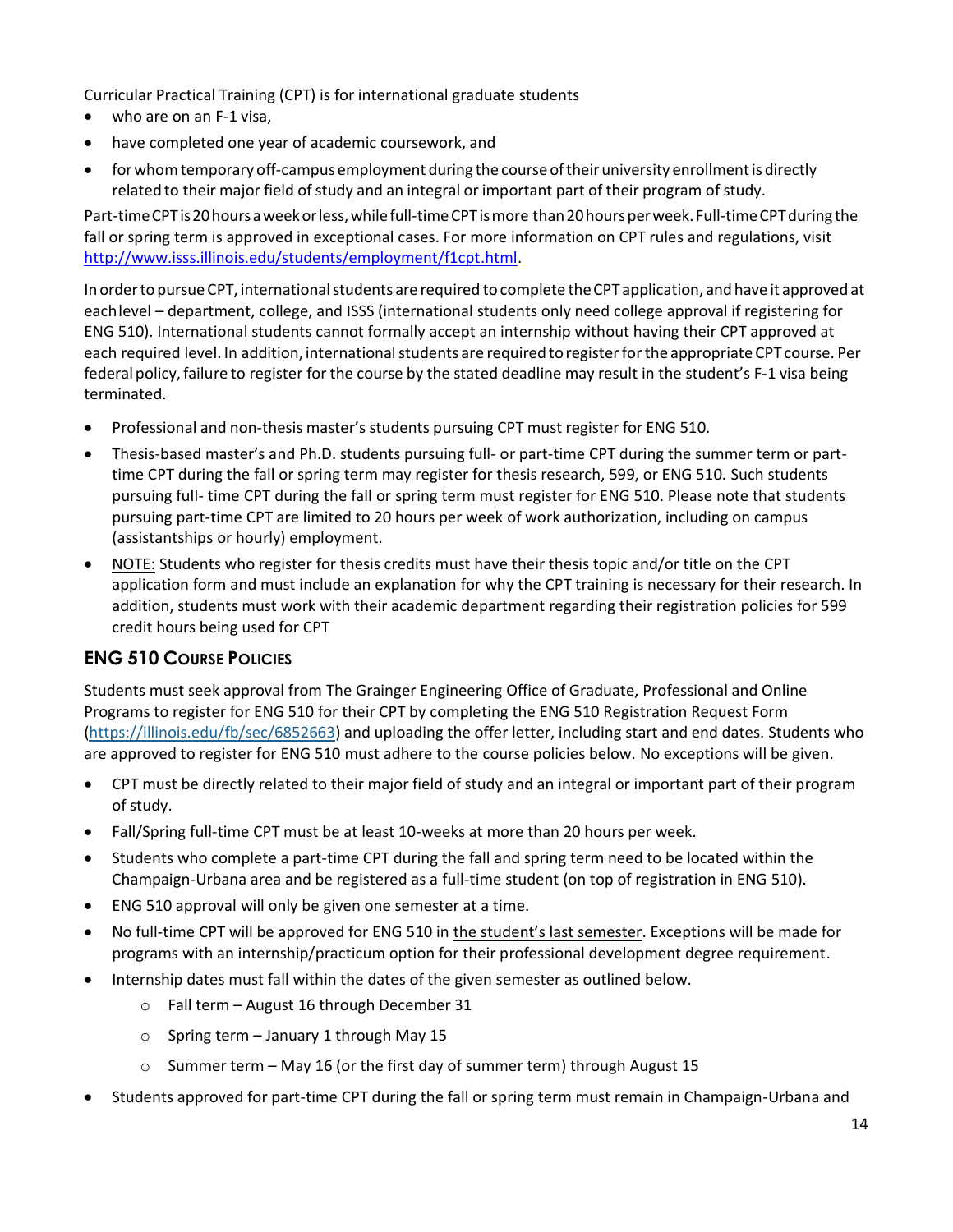must use their local address on ENG 510 Request form.

- Students who fail to register prior to the start of the semester will be charged all on-campus fees for the semester. Students located in the Champaign-Urbana area will be charged on-campus fees for the semester.
- Students must be approved and registered prior to 10th day of term for fall and spring term. Students must be approved and registered prior to July 1 for summer term.
- Students must check their Illinois email account on a regular basis for any course announcements. In addition, students must complete one required assignment by "Reading Day" of the semester. Failure to complete the assignment by the deadline will result in an unsatisfactory (U) grade.

#### **SUMMERTERM**

| <b>Step</b> |                                                                                                                                                                                                                                                                                                                                                       | <b>Yes</b> | No |  |
|-------------|-------------------------------------------------------------------------------------------------------------------------------------------------------------------------------------------------------------------------------------------------------------------------------------------------------------------------------------------------------|------------|----|--|
| 1.          | On an F-1 Visa.                                                                                                                                                                                                                                                                                                                                       |            |    |  |
| 2.          | Completed one year of academic coursework.                                                                                                                                                                                                                                                                                                            |            |    |  |
| 3.          | Off-campus employment during the summer term is directly related to major field of study and an<br>integral or important part of program of study.                                                                                                                                                                                                    |            |    |  |
|             | If the answer is "Yes" to all three steps, please continue. If any step is "No", then CPT is not an option.                                                                                                                                                                                                                                           |            |    |  |
|             | Master's or Ph.D. Student registering for ENG 510                                                                                                                                                                                                                                                                                                     |            |    |  |
| 1.          | Approval from department by discussing CPT opportunity with advisor.                                                                                                                                                                                                                                                                                  |            |    |  |
| 2.          | Approval from Grainger College of Engineering Office of Graduate, Professional and Online Programs to<br>register for ENG 510. Complete ENG 510 Registration Request form (https://illinois.edu/fb/sec/6852663)<br>and upload the offer letter including start and end dates.<br>Reminder: CPT dates must fall within the required dates for ENG 510. |            |    |  |
| 3.          | Approval from the Department and ISSS. Submit CPT application to ISSS through i-Start.                                                                                                                                                                                                                                                                |            |    |  |
| 4.          | Registration for ENG 510 is completed prior to start of semester. Failure to complete this step before the<br>start of semester will result in being charged all on-campus fees.                                                                                                                                                                      |            |    |  |
| 5.          | ENG 510 required assignment is completed by "Reading Day". Failure to complete this step will result in student<br>receiving an unsatisfactory grade.                                                                                                                                                                                                 |            |    |  |
|             | Note: No extensions will be given to ENG 510 students to lengthen their CPT training.                                                                                                                                                                                                                                                                 |            |    |  |
|             | Thesis-based master's or Ph.D. Student registering for 599 Thesis Credit                                                                                                                                                                                                                                                                              |            |    |  |
| 1.          | Approval from department by discussing CPT opportunity with advisor.                                                                                                                                                                                                                                                                                  |            |    |  |
| 2.          | Approval from the Department and ISSS. Submit CPT application to ISSS through i-Start.                                                                                                                                                                                                                                                                |            |    |  |
| 3.          | Registration for 599 thesis credits.                                                                                                                                                                                                                                                                                                                  |            |    |  |

### **FALL / SPRING TERM**

| <b>Step</b>                                                                                                 |                                                                                                                                                            | Yes |  |
|-------------------------------------------------------------------------------------------------------------|------------------------------------------------------------------------------------------------------------------------------------------------------------|-----|--|
|                                                                                                             | On an F-1 Visa.                                                                                                                                            |     |  |
| 2.                                                                                                          | Completed one year of academic coursework.                                                                                                                 |     |  |
| 3.                                                                                                          | Off-campus employment during the fall or spring term is directly related to major field of study and an<br>integral or important part of program of study. |     |  |
| If the answer is "Yes" to all three steps, please continue. If any step is "No", then CPT is not an option. |                                                                                                                                                            |     |  |
| Master's or Ph.D. Students                                                                                  |                                                                                                                                                            |     |  |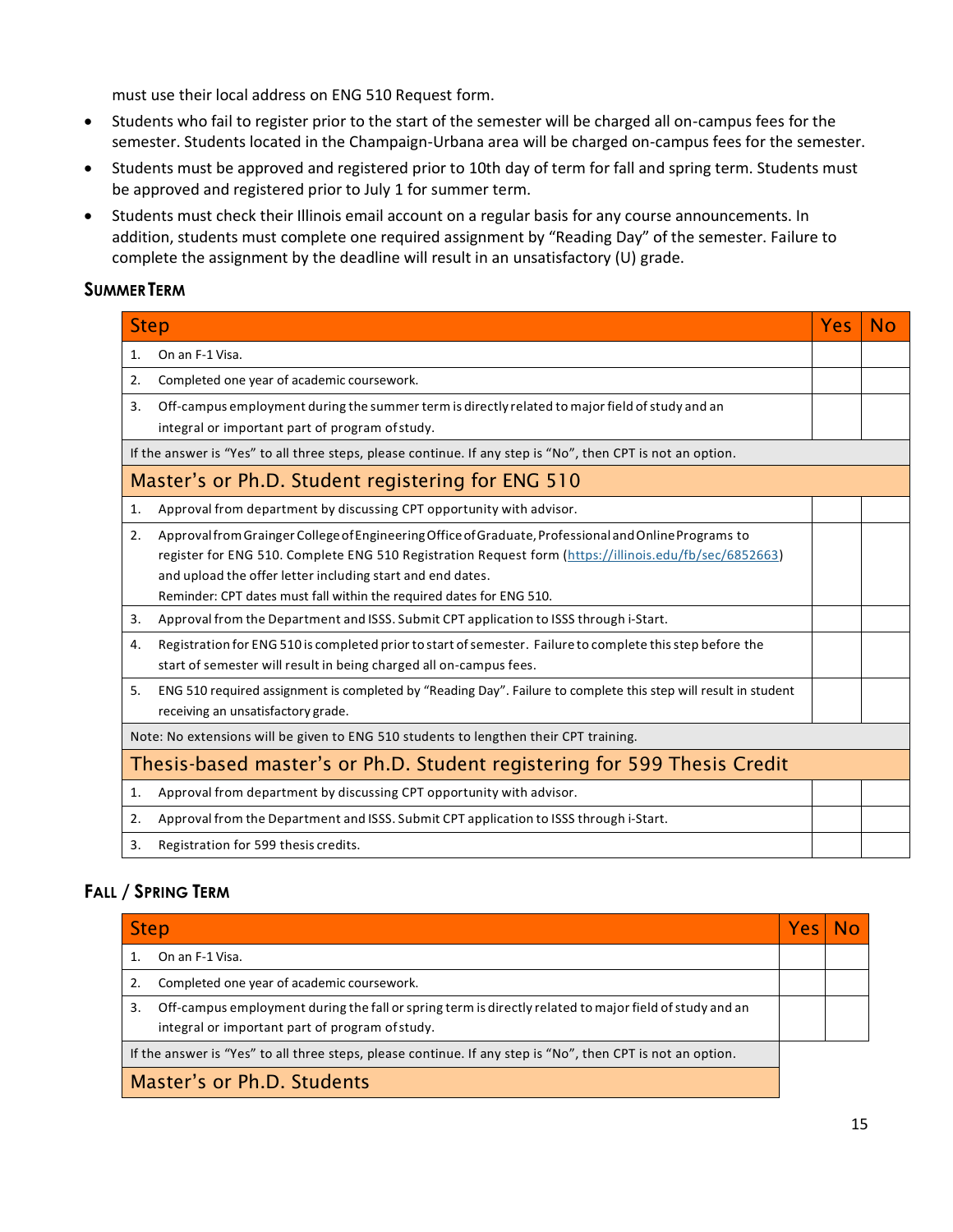| 1. | Approval from department by discussing CPT opportunity with advisor.                                                                                                                                                                                                                                                                                                                                     |  |
|----|----------------------------------------------------------------------------------------------------------------------------------------------------------------------------------------------------------------------------------------------------------------------------------------------------------------------------------------------------------------------------------------------------------|--|
| 2. | Approval from Grainger Engineering Office of Graduate, Professional and Online Programs to register for<br>ENG510. Complete ENG510 Registration Request form (https://illinois.edu/fb/sec/6852663) and<br>upload the offer letter including start and end dates. Reminder: CPT dates must fall within the<br>required dates for ENG 510.                                                                 |  |
| 3. | Approval from the Department and ISSS. Submit CPT application to ISSS through i-Start.                                                                                                                                                                                                                                                                                                                   |  |
| 4. | Part-time CPT: Professional and non-thesis master's student – registration for ENG 510 is completed<br>prior to the start of the semester. Thesis-based master's or Ph.D. student – registration for ENG 510<br>or thesis credit, 599, is completed prior to the start of the semester. Students will remain in the<br>Champaign-Urbana area for part-time CPT and must use their local address for CPT. |  |
| 5. | Full-time CPT: Registration for ENG 510 is completed prior to start of semester. Failure to complete<br>this step before the start of semester will result in being charged all on-campus fees.                                                                                                                                                                                                          |  |
| 6. | ENG 510 required assignment is completed by "Reading Day". Failure to complete this step will result<br>in student receiving an unsatisfactory grade.                                                                                                                                                                                                                                                    |  |

Note: FailuretoregisterfortherequiredCPTcoursebythedeadlinetoaddacourseforthesemestermayresult in the student's F-1 visa being terminated.

# <span id="page-16-0"></span>**Optional Practical Training (OPT)**

International students who are ready to graduate may apply for Optional Practical Training, which allows them to work in the U.S. up to one year after graduation. STEM students also have the opportunity to apply for an OPT STEM extension, which allows students more time on OPT

[\(https://isss.illinois.edu/students/employment/f1opt.html\)](https://isss.illinois.edu/students/employment/f1opt.html).

To apply, students must attend one of ISSS's workshops or meet with one of ISSS advisors. Students must meet the following conditions to be eligible for OPT:

- Completed their degree.
- Completed at least two semesters at the University of Illinois Urbana-Champaign campus.
- Current F-1 visa status.
- Complied with all registration requirements for previous CPT(s).
- Valid passport.

For more information and to attend a workshop, visit the OPT requirements and application website at [https://isss.illinois.edu/students/employment/f1opt.html.](https://isss.illinois.edu/students/employment/f1opt.html)

### <span id="page-16-1"></span>IMPORTANT RESOURCES

### <span id="page-16-2"></span>**Key Dates**

- Graduate College Dates/Deadlines Calendar<https://calendars.illinois.edu/list/3284>
- Grainger Engineering Calendars<https://grainger.illinois.edu/news/calendars>
- Office of the Registrar Master Calendar<https://calendars.illinois.edu/list/4175>

### <span id="page-16-3"></span>**Student Directory Information**

Graduate students are automatically added to the University Student/Staff Directory. Students who wish to include their personal webpage should visit the [Technology Services at Illinois \(TS\) Electronic Directory Editor](https://ede.cites.illinois.edu/) to enter their personal academic page URL in the WWW field. Graduate students may opt to withhold their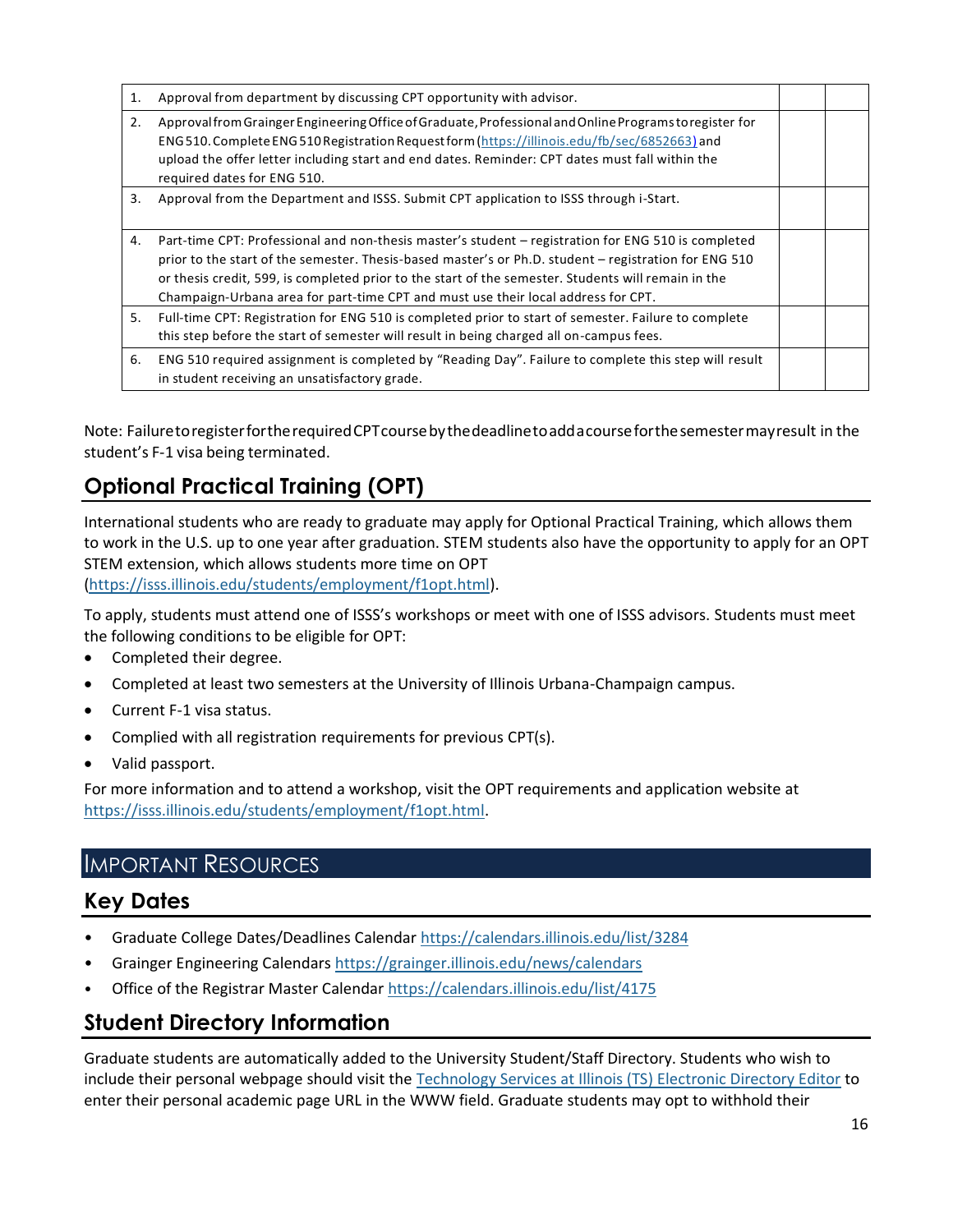academic address and phone number from the University Student/Staff Directory. To suppress this information and learn more about the directory system, visit the Technology Services website at [https://techservices.illinois.edu.](https://techservices.illinois.edu/) For additional information, contact the Technology Services Helpdesk at [consult@illinois.edu](mailto:consult@illinois.edu) or call 333-7500.

# <span id="page-17-0"></span>**Grainger Engineering IT Support, EWS Labs & Printers**

Engineering IT provides all departments and graduate students in Grainger Engineering with basic and advanced IT services necessary to support the educational and research missions of the college. To learn more about the support services for graduate students, visit [https://engrit.illinois.edu/services-support-students.](https://engrit.illinois.edu/services-support-students) If students need technical support, they can submit a helpdesk ticket by emailing [engrit-help@illinois.edu.](mailto:engrit-help@illinois.edu) It is important that students outline their problem in the email and include their contact information.

Graduate students can print within their department or research group. In addition to using departmental printers, graduate students are able to use the EWS lab and the Grainger Library computer lab printers. Students sign in with their NetID and password when using the EWS and library computers, which will automatically charge a student's account for each page that is printed from the computer. Students *should not* share their NetID and password with other students and should log off the computer when done. For additional information visit [it.engineering.illinois.edu/ews/ews-printing.](https://it.engineering.illinois.edu/ews/ews-printing)

### <span id="page-17-1"></span>**Career Services**

### **GRAINGER COLLEGE OF ENGINEERING CAREER SERVICES (ECS)**

Grainger College of Engineering Career Services offers a variety of services to help prepare graduate students for the job market. They offer assistance with identifying internships, writing resumes, giving mock interviews, and much more. To learn about all the services available, visit [http://ecs.engineering.illinois.edu](http://ecs.engineering.illinois.edu/) or stop by their office at Suite 3300 in the Digital Computer Laboratory (DCL). In addition, the University Career Center <http://www.careercenter.illinois.edu/> holds various events and workshops.

#### **GRADUATE COLLEGE CAREER DEVELOPMENT SERVICES**

Graduate College Career Development Services provides another resource for career development that caters to graduate students, fostering personal growth and professional development. This office assists students with exploring careers, applying for jobs, faculty hiring, interviewing, negotiating offers, and much more. To learn more about their services and seminars that are held throughout the year, visit [http://www.grad.illinois.edu/careerdevelopment.](http://www.grad.illinois.edu/careerdevelopment)

### **GRADUATING PH.D. STUDENTS: MARKET YOURSELF**

Grainger Engineering has a website for graduating Ph.D. students (must be graduating within 12 months) who are looking for academic positions. The site allows students to market themselves to peer institutions and government research labs, in addition to the services provided by the Engineering Career Services and the Graduate College Career Services. Engineering Ph.D. students can complete a profile that is advertised on the college's main website [\(https://grainger.illinois.edu/academics/graduate/hire-an-illini\)](https://grainger.illinois.edu/academics/graduate/hire-an-illini) by creating their profile in the My.Engineering Portal [\(https://my.engr.illinois.edu/PhDprofile\)](https://my.engr.illinois.edu/PhDprofile). The profile information is as follows:

- Name
- Department
- Photo (must upload and must be a professional photo)
- Contact Information (email and phone number)
- Thesis title and short abstract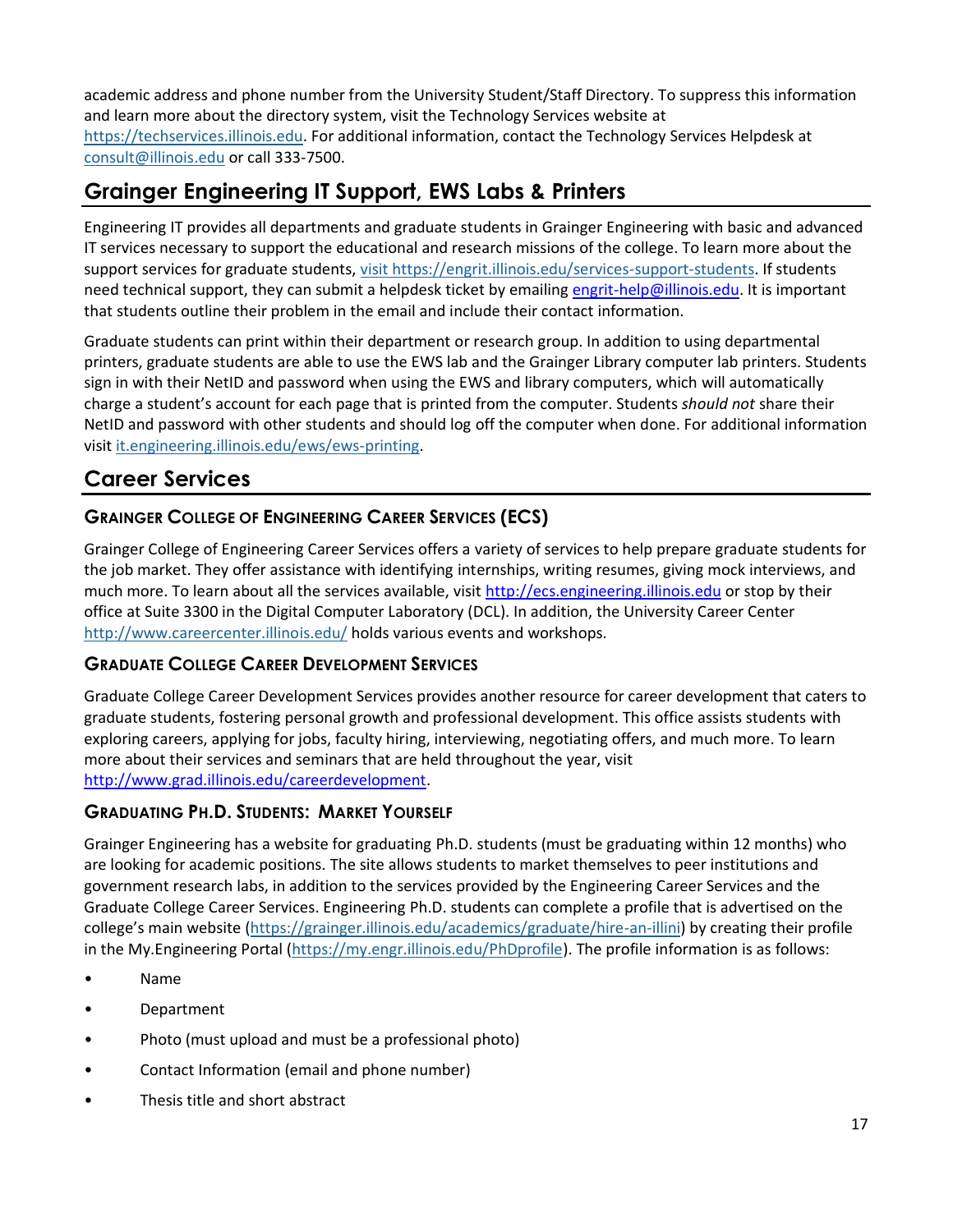- Thesis advisor name
- Areas of expertise (there are interdisciplinary fields to select as well)
- Link to resume (must upload resume in PDF format)
- Link to personal website (optional)
- Anticipated graduation date (must be 12 months or less)

Grainger Engineering's Office of Graduate, Professional and Online Programs monitors this site along with Engineering Communications to ensure all content is professional. This site is public and is marketed to peer institutions by the Grainger Engineering Communications and Marketing team.

# <span id="page-18-0"></span>**Disability Resources & Educational Services (DRES)**

Students who have a medically documented disability may qualify for accommodations through the Disability Resource and Educational Services (DRES) at no additional cost. DRES also provides neuropsychological testing for degree-seeking students who do not have a prior diagnosis but are experiencing significant academic stress. Students who receive a Letter of Academic Accommodations are responsible for providing a copy of the letter to their instructors. More information about the suite of services provided by DRES is available on their website [\(https://www.disability.illinois.edu/\)](https://www.disability.illinois.edu/).

# <span id="page-18-1"></span>**Counseling Services**

### **THE COUNSELING CENTER**

All students at the University of Illinois at Urbana-Champaign have access to the Counseling Center to assist them with achieving a balanced Illinois experience. Services range from various forms of counseling, educational programming initiatives, training programs, outreach and consultation activities, and self-help materials. The Counseling Center staff has extensive training and experience with assisting graduate students. Visits with a counselor are confidential and are not shared with the student's academic department or faculty advisor. To learn more about the Counseling Center's services, visit <http://www.counselingcenter.illinois.edu/> or call (217) 333-3704.

#### **MCKINLEY MENTAL HEALTH PROGRAM**

The McKinley Health Center provides assessment and recommendations for continuing treatment for a variety of emotional and behavioral difficulties.<https://www.mckinley.illinois.edu/medical-services/mental-health>

### **PSYCHOLOGICAL SERVICES CENTER (PSC)**

The PSC provides services on a sliding scale for community members, including student and their families. <https://psc.illinois.edu/>

# <span id="page-18-2"></span>**Institute for Inclusion, Diversity, Equity and Access**

The mission of the Grainger Engineering Institute for Inclusion, Diversity, Equity and Access (the IDEA Institute) is to support scholarship, innovation, collaboration, and leadership in the areas of inclusion, diversity, equity, and access at all levels: faculty, staff, students, and K-12 outreach/public engagement. The Institute also offers antiracism resources and events. Learn more at [https://idea.illinois.edu/index.asp.](https://idea.illinois.edu/index.asp)

# <span id="page-18-3"></span>**Student Health Insurance**

All students at the University of Illinois Urbana-Champaign are required to carry health insurance coverage in addition to the Health Service Fee that graduate students pay each semester. The Health Service Fee allows students to utilize McKinley Health Center for office visits with doctors, nurse practitioners, mental health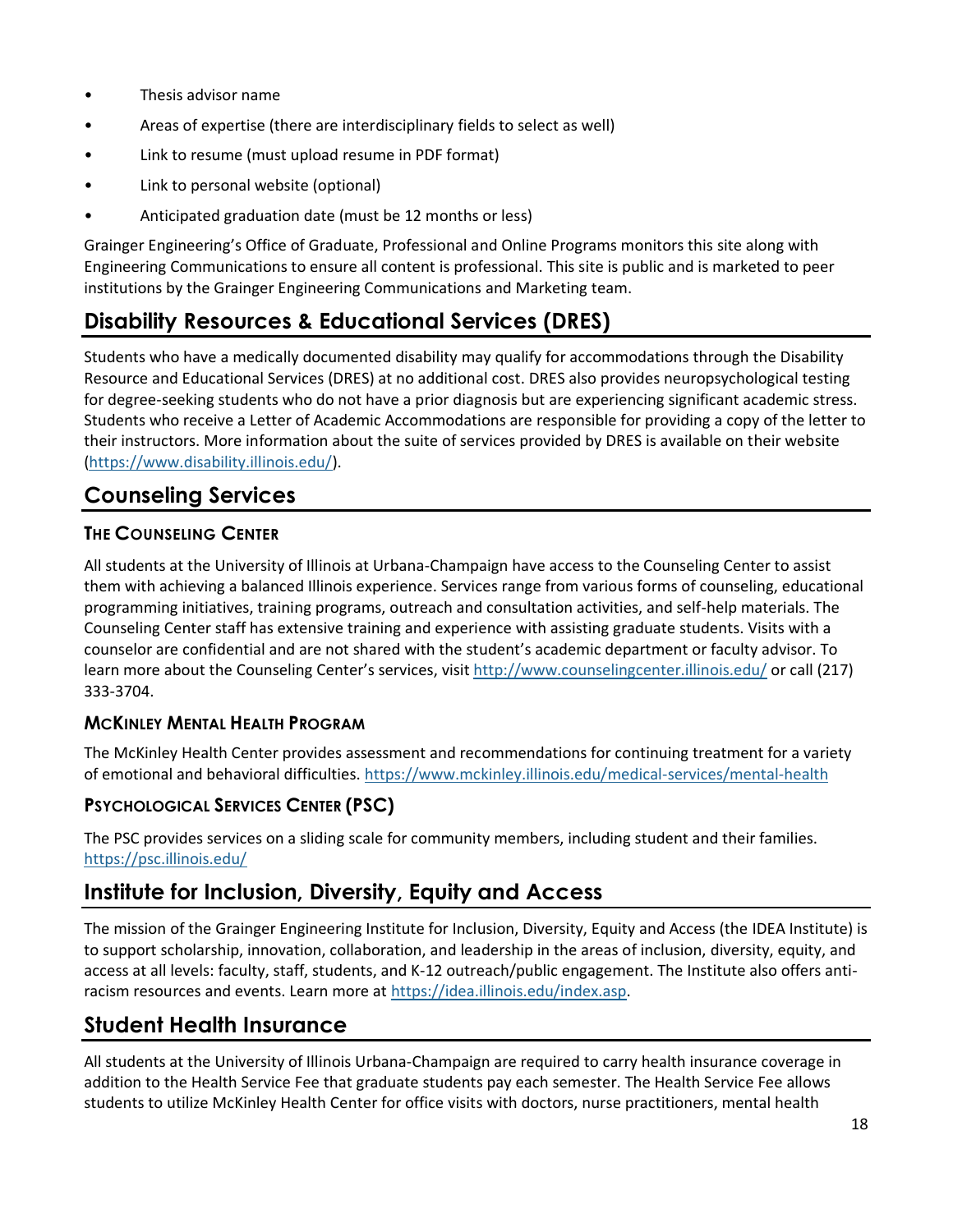counselors and health educators. However, this fee does not pay for any care received outside the McKinley Health Center, immunizations required by law prior for entrance to the university, travel immunizations, etc.

To learn more, please visit the Student Health Insurance website at [https://si.illinois.edu/.](https://si.illinois.edu/)

#### **SUMMER HEALTH INSURANCE COVERAGE**

It is very important for graduate students who are not registered during the summer term to ensure that they have health coverage from mid-May to mid-August. When a student is not enrolled and/or does not hold an assistantship in the summer, their health insurance and access to McKinley is not active. To learn more about summer health insurance, please visit [http://www.grad.illinois.edu/fellowship/healthins.](http://www.grad.illinois.edu/fellowship/healthins)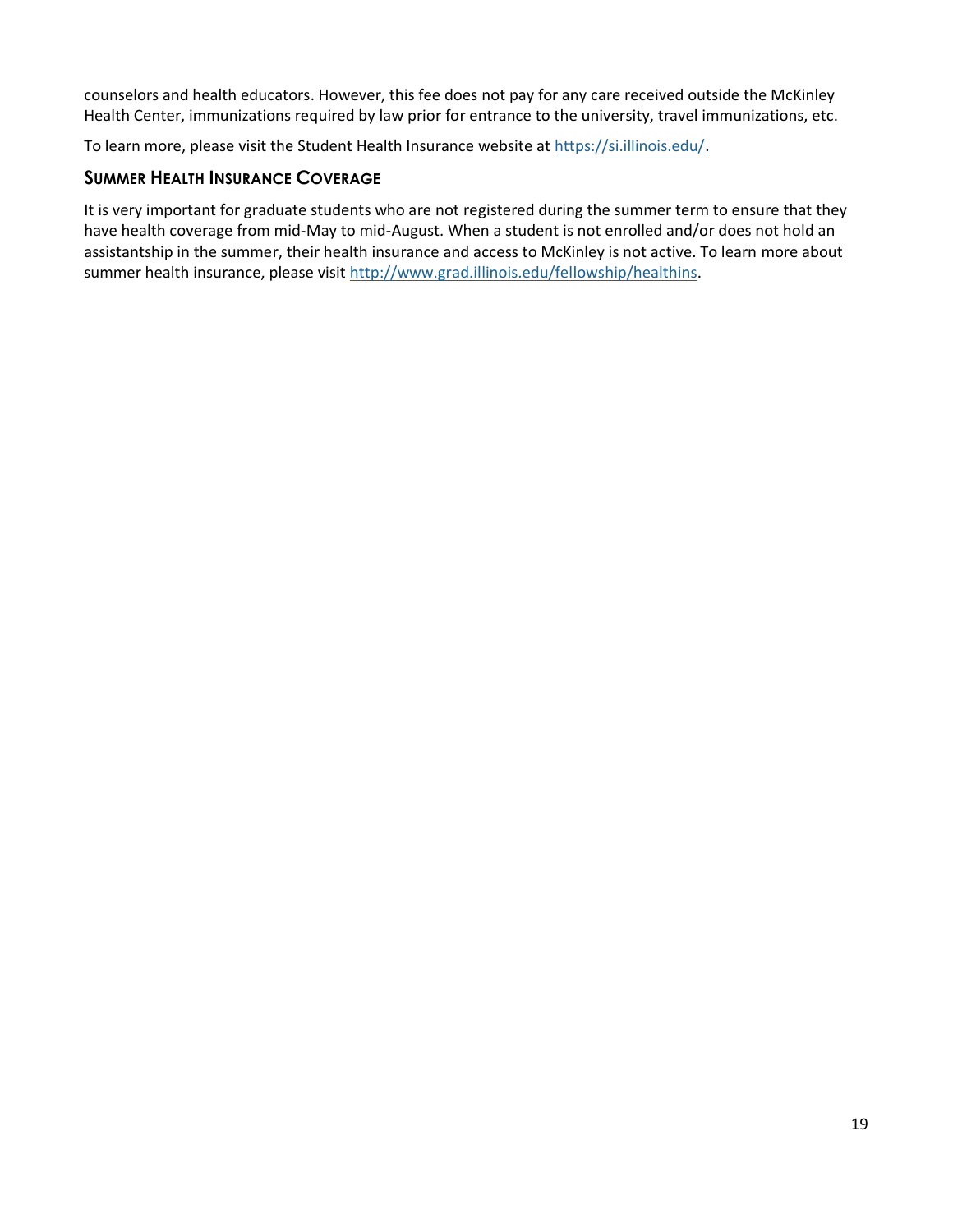### CONTACT INFORMATION

### <span id="page-20-2"></span><span id="page-20-0"></span>**The Office of Graduate, Professional & Online Programs**

- Daniel Bodony [\(bodony@illinois.edu\)](mailto:bodony@illinois.edu), Associate Dean forGraduate, Professional & Online Programs, 244-3844
- Liz Johnson [\(emj4@illinois.edu\)](mailto:emj4@illinois.edu), Administrative Aide, 300-3835

#### **GRADUATE & PROFESSIONAL PROGRAMS**

- Diana Gonzalez [\(dgonzal2@illinois.edu\)](mailto:dgonzal2@illinois.edu), Associate Director for Graduate Student Success, 300-8484
- Rachel Chartoff [\(reweber@illinois.edu\)](mailto:reweber@illinois.edu), Marketing and Data Management Coordinator, 244-4217
- Keri Carter Pipkins [\(kcp@illinois.edu\)](mailto:kcp@illinois.edu), Associate Director for External Workforce Development, 333-9630
- Amy McCullough [\(ammcul2@illinois.edu\)](mailto:ammcul2@illinois.edu), Senior Coordinator for MEng Programs, 300-2378
- Kim Sgarbossa [\(ksgarb17@illinois.edu\)](mailto:ksgarb17@illinois.edu), MEng Academic Advisor, 300-7141

#### **ONLINE PROGRAMS & INITIATIVES**

- Frank Hoskinson [\(fhoskins@illinois.edu\)](http://fhoskins@illinois.edu/), Executive Director of Online Programs and Initiatives, 244-2042
- Ken Jenkins [\(kekenkin@illinois.edu\)](mailto:kekenkin@illinois.edu), Creative Specialist, Broadcasting, 244-1629
- Bryan Kieft [\(kieft@illinois.edu\)](mailto:kieft@illinois.edu), Online Program Specialist, 300-3265
- Monica Maier [\(mmaier@illinois.edu\)](mailto:mmaier@illinois.edu), Office Support Associate, 333-6634 (main office line)
- Sara Smith [\(ssmith19@illinois.edu\)](mailto:ssmith19@illinois.edu), Office Support Associate, 244-3611, or 333-6634 (main office line)
- Ritch Strom [\(rstrom@illinois.edu\)](mailto:rstrom@illinois.edu), Senior Video Coordinator, 244-8565
- Wendy Yahnke [\(wyahnke@illinois.edu\)](mailto:wyahnke@illinois.edu), Senior Testing Coordinator, 244-2037

### <span id="page-20-1"></span>**Academic Departments**

#### **AEROSPACE ENGINEERING**

- John Lambros (lambros@illinois.edu), Director of Graduate Studies
- Jason Merret [\(merret@illinpis.edu\)](mailto:merret@illinpis.edu), MEng in Aerospace Systems Engineering Program Director
- Jenna Russell [\(jennar@illinois.edu\)](mailto:jennar@illinois.edu), Graduate Programs Coordinator

#### **AGRICULTURAL & BIOLOGICAL ENGINEERING**

- Xinlei Wang [\(xwang2@illinois.edu\)](mailto:xwang2@illinois.edu), Director of Graduate Studies
- Heather Crump [\(hcrump@illinois.edu\)](mailto:hcrump@illinois.edu), Office Support Specialist

#### **BIOENGINEERING**

- Wawrzyniec Dobrucki [\(dobrucki@illinois.edu\)](mailto:dobrucki@illinois.edu), Associate Head of Graduate Programs
- Liezl Bowman [\(liezlb@illinois.edu\)](mailto:liezlb@illinois.edu), Assistant Director, Bioengineering Master of Engineering Program

#### **CHEMICAL AND BIOMOLECULAR ENGINEERING**

- Mary Kraft [\(mlkraft@illinois.edu\)](mailto:mlkraft@illinois.edu), Director of Graduate Studies
- Connie L. Knight (cknight4@illinois.edu), Graduate Programs Coordinator

#### **CIVIL AND ENVIRONMENTAL ENGINEERING**

- Jeffery Roesler [\(jroesler@illinois.edu\)](mailto:jroesler@illinois.edu), Associate Head for Graduate Affairs
- Mindy Calcagno [\(mindyc@illinois.edu\)](mailto:mindyc@illinois.edu), Graduate Admission Coordinator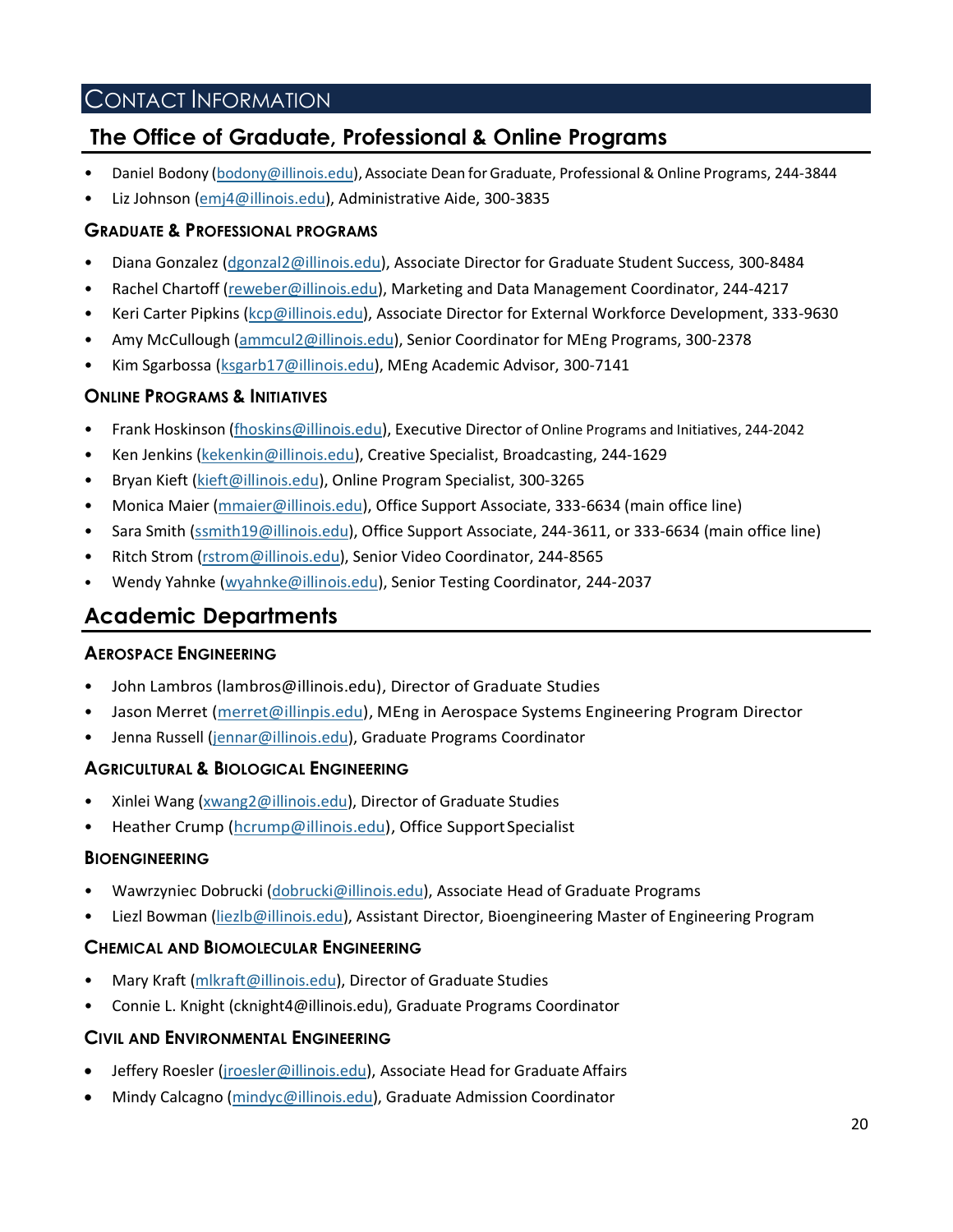- Joan Christian [\(jchristn@illinois.edu\)](mailto:jchristn@illinois.edu), Graduate Program Coordinator
- Meg Griffin [\(mgriffn@illinois.edu\)](mailto:mgriffn@illinois.edu), Online Graduate Program Coordinator

### **COMPUTER SCIENCE**

- Robin Kravets [\(rhk@illinois.edu\)](http://rhk@illinois.edu/), Director of Graduate Studies
- Viveka Perera Kudaligama [\(kudaliga@illinois.edu\)](mailto:kudaliga@illinois.edu), Assistant Director of Graduate Programs
- Morgan Klajbor-Smith [\(morganks@illinois.edu\)](mailto:morganks@illinois.edu), Graduate Admissions Specialist
- Kara MacGregor [\(kmacgreg@illinois.edu\)](mailto:kmacgreg@illinois.edu), Senior Academic Advisor
- Desiree Marmon [\(dmarmon@illinois.edu\)](mailto:dmarmon@illinois.edu), Specialist & Academic Advisor
- Christine Martinez [\(cmartinz@illinois.edu\)](mailto:cmartinz@illinois.edu), Coordinator of Online Programs
- Maggie Metzger Chappell [\(mmetz2@illinois.edu\)](mailto:mmetz2@illinois.edu), AcademicAdvisor

### **ELECTRICAL AND COMPUTER ENGINEERING**

- Michael Oelze [\(oelze@illinois.edu\)](mailto:oelze@illinois.edu), Associate Head for Graduate Affairs
- Jennifer Merry [\(merry@illinois.edu\)](mailto:merry@illinois.edu), Assistant Director of Academic Programs
- Stacy Walker [\(slwalker@illinois.edu\)](mailto:slwalker@illinois.edu), MEng Academic Advisor
- Kim Sgarbossa [\(ksgarb17@illinois.edu\)](mailto:ksgarb17@illinois.edu), MEng Admission Advisor

#### **INDUSTRIAL AND ENTERPRISE SYSTEMS ENGINEERING**

- R. S. Sreenivas [\(rsree@illinois.edu\)](mailto:rsree@illinois.edu), Associate Head for Graduate Studies
- Lauren Redman [\(lredman@illinois.edu\)](mailto:lredman@illinois.edu), Assistant Director for Graduate Programs
- Liming Feng [\(fenglm@illinois.edu\)](mailto:fenglm@illinois.edu), Program Director of Financial Engineering
- Amy Lamb (aclamb@illinois.edu), Program Coordinator

#### **MATERIALS SCIENCE AND ENGINEERING**

- Moonsub Shim [\(mshim@illinois.edu\)](mailto:mshim@illinois.edu), Director of Graduate Studies
- Ashley Phillips Smith [\(aphilli5@illinois.edu\)](mailto:aphilli5@illinois.edu), Graduate Admissions & Records/Office Specialist

#### **MECHANICAL SCIENCE AND ENGINEERING**

- Petros Sofronis [\(sofronis@illinois.edu\)](mailto:sofronis@illinois.edu), Associate Head for Graduate Programs
- Joann Pyon [\(jpyon1@illinois.edu\)](mailto:jpyon1@illinois.edu), Graduate Admissions Coordinator
- Kathy Smith [\(smith15@illinois.edu\)](mailto:smith15@illinois.edu), Assistant Director of Graduate Programs
- Susan Roughton [\(roughton@illinois.edu\)](mailto:roughton@illinois.edu), MEng Graduate Admissions Coordinator

#### **NUCLEAR, PLASMA AND RADIOLOGICAL ENGINEERING**

- Yang Zhang [\(zhyang@illinois.edu\)](mailto:zhyang@illinois.edu), Associate Head for Graduate Programs
- Amy McCullough [\(amccul2@illinois.edu\)](mailto:amccul2@illinois.edu), Coordinator of MEng in Energy Systems and Plasma Engineering
- Kristie Stramaski [\(kstram20@illinois.edu\)](mailto:kstram20@illinois.edu), Graduate Programs Specialist and Academic Advisor

#### **PHYSICS**

Lance Cooper [\(slcooper@illinois.edu\)](mailto:slcooper@illinois.edu), Associate Head for Graduate Programs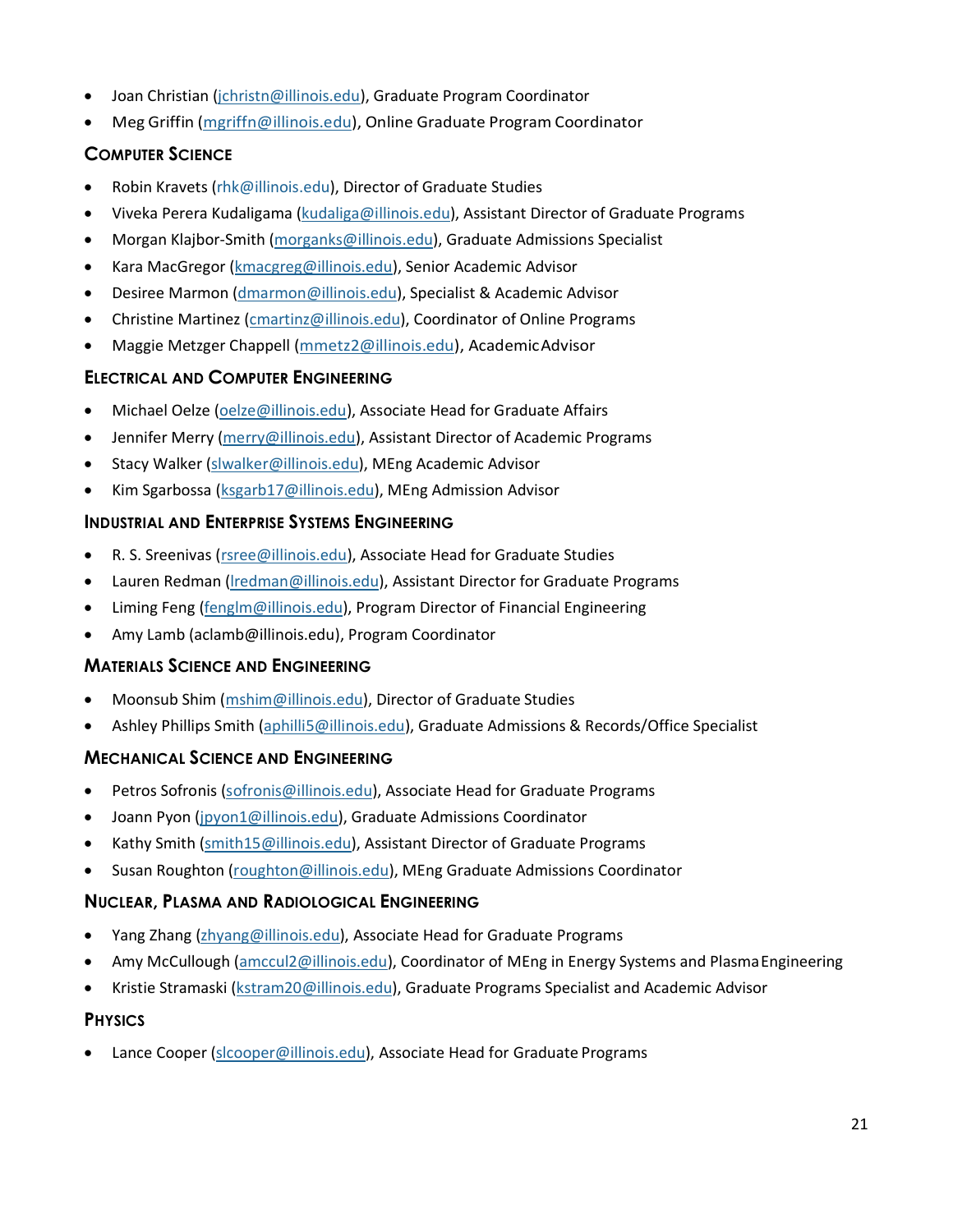# <span id="page-22-0"></span>**Campus Websites**

- Assistantship Clearinghouse<http://www.grad.illinois.edu/clearinghouse>
- Campus Police<https://police.illinois.edu/>
- Campus Registered Student Organizations https://illinois.campuslabs.com/engage/organizations
- Campus Recreation (ARC[\) https://campusrec.illinois.edu/facilities/activities-and-recreation-center-arc/](https://campusrec.illinois.edu/facilities/activities-and-recreation-center-arc/)
- Campus Technology Services [https://techservices.illinois.edu](https://techservices.illinois.edu/)
- Center for Teaching Excellence (CITL[\) http://citl.illinois.edu/](http://citl.illinois.edu/)
- Code of Policies and Regulations Applying to All Students [http://studentcode.illinois.edu](http://studentcode.illinois.edu/)
- Counseling Center [https://counselingcenter.illinois.edu](https://counselingcenter.illinois.edu/)
- Course Catalog/Course Offerings <https://courses.illinois.edu/>
- COVID-19 Information from Illinois<https://covid19.illinois.edu/>
- COVID-19 Information from International Student and Scholar Services (ISSS) <https://isss.illinois.edu/updates/coronavirus.html>
- COVID-19 Updates from the Graduate College<https://grad.illinois.edu/covid-19-updates>
- Disability Resource and Educational Services (DRES) [http://www.disability.illinois.edu](http://www.disability.illinois.edu/)
- English Placement Test (EPT) <https://linguistics.illinois.edu/languages/english-placement-test-ept>
- Getting Started-Graduate College Quick Guide <https://grad.illinois.edu/current/quick-guide-on-campus>
- Graduate College<https://grad.illinois.edu/>
- Graduate College Career Services<https://grad.illinois.edu/careerdevelopment>
- Graduate College Exam and Committee Policies<https://grad.illinois.edu/exams-committees>
- Graduate College Fellowship Office<https://grad.illinois.edu/fellowships/about>
- Graduate College Handbook<https://grad.illinois.edu/handbooks-policies>
- Graduate College Student Advisory Committee (SAGE)<https://grad.illinois.edu/committees/sage>
- Graduate College Thesis Office<https://grad.illinois.edu/thesis>
- Graduate Employee Organization (GEO[\) https://humanresources.illinois.edu/employees/current](https://humanresources.illinois.edu/employees/current-employees/Grad-Asst-Resources.html)[employees/Grad-Asst-Resources.html](https://humanresources.illinois.edu/employees/current-employees/Grad-Asst-Resources.html)
- Graduate Programs Catalog<http://catalog.illinois.edu/graduate/>
- Graduate Student Petitions and Instructions<https://grad.illinois.edu/academic-support>
- Graduate Student Senat[e https://isg.illinois.edu/view/7038](https://isg.illinois.edu/view/7038)
- Grainger Engineering Administration Directory <https://grainger.illinois.edu/about/directory/administration>
- Grainger Engineering Career Service[s https://ecs.engineering.illinois.edu/](https://ecs.engineering.illinois.edu/)
- Grainger Engineering Convocation<https://grainger.illinois.edu/graduation>
- Grainger Engineering GEDI Student Organization <https://publish.illinois.edu/gedi-uiuc/>
- GraingerEngineeringGrad SWEOrganization<https://www.societyofwomenengineers.illinois.edu/>
- Grainger Engineering Graduate Student Advisory Committee (EGSAC) <http://publish.illinois.edu/engr-egsac/>
- Grainger Engineering Graduate Programs <https://grainger.illinois.edu/academics/graduate>
- Grainger Engineering IT Shared Services<http://it.engineering.illinois.edu/information/students>
- Grainger Engineering Library<https://www.library.illinois.edu/enx/>
- Grainger Engineering Mavis Fellows Program <http://publish.illinois.edu/engr-mavis/>
- Grainger Engineering NSBE Student Organization<https://students.grainger.illinois.edu/nsbe/home/>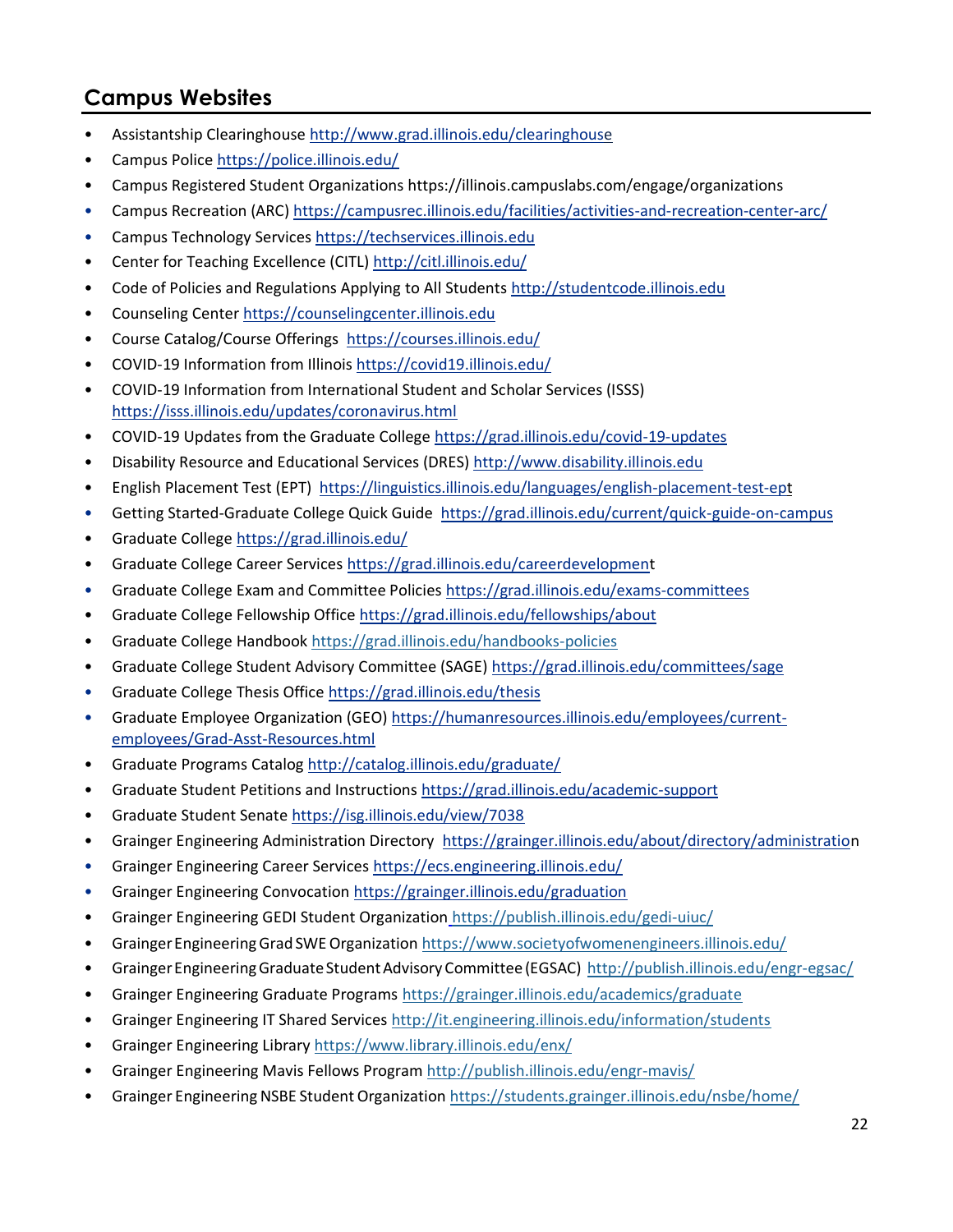- Grainger Engineering Online Programshttps://grainger.illinois.edu/academics/online
- Grainger Engineering Ph.D. & Post Doc Hiring Portal https://my.engr.illinois.edu/PhDprofile/
- Grainger Engineering SHPE Student Organization https://students.grainger.illinois.edu/shpe/home/
- Grainger Engineering Student Societies/Organizations https://grainger.illinois.edu/students/studentorganizations
- Health Care Services & Wellness Resources https://grad.illinois.edu/current/health
- Housing Information https://housing.illinois.edu/
- Illinois' Code of Student Conducthttps://studentcode.illinois.edu/
- Illinois Human Resources (IHR) https://humanresources.illinois.edu/
- International Student Career Services https://www.careercenter.illinois.edu/INTLconnect
- International Student and Scholar Services (ISSS) https://isss.illinois.edu/
- Krannert Center for the Performing Arts https://krannertcenter.com/
- McKinley Health Center https://www.mckinley.illinois.edu/
- Office of Inclusion & Intercultural Relations https://oiir.illinois.edu/
- Office of Minority Student Affairshttps://www.omsa.illinois.edu/
- Office of Student Financial Aidhttps://osfa.illinois.edu/
- Office of Student Health Insurancehttps://si.illinois.edu/
- Office of the Registrar https://registrar.illinois.edu/
- Office of the Vice Chancellor for Diversity, Equity & Inclusion https://diversity.illinois.edu/
- Office of the Vice Chancellor for Research http://research.illinois.edu
- System Human Resources Services https://www.hr.uillinois.edu/
- Thesis Handbook https://grad.illinois.edu/thesis
- The Office of Student Conflict Resolution https://conflictresolution.illinois.edu/
- University Bursar https://paymybill.uillinois.edu/
- University of Illinois main websitehttps://illinois.edu/
- University of Illinois Career Center https://www.careercenter.illinois.edu/
- University of Illinois Convocation https://commencement.illinois.edu/.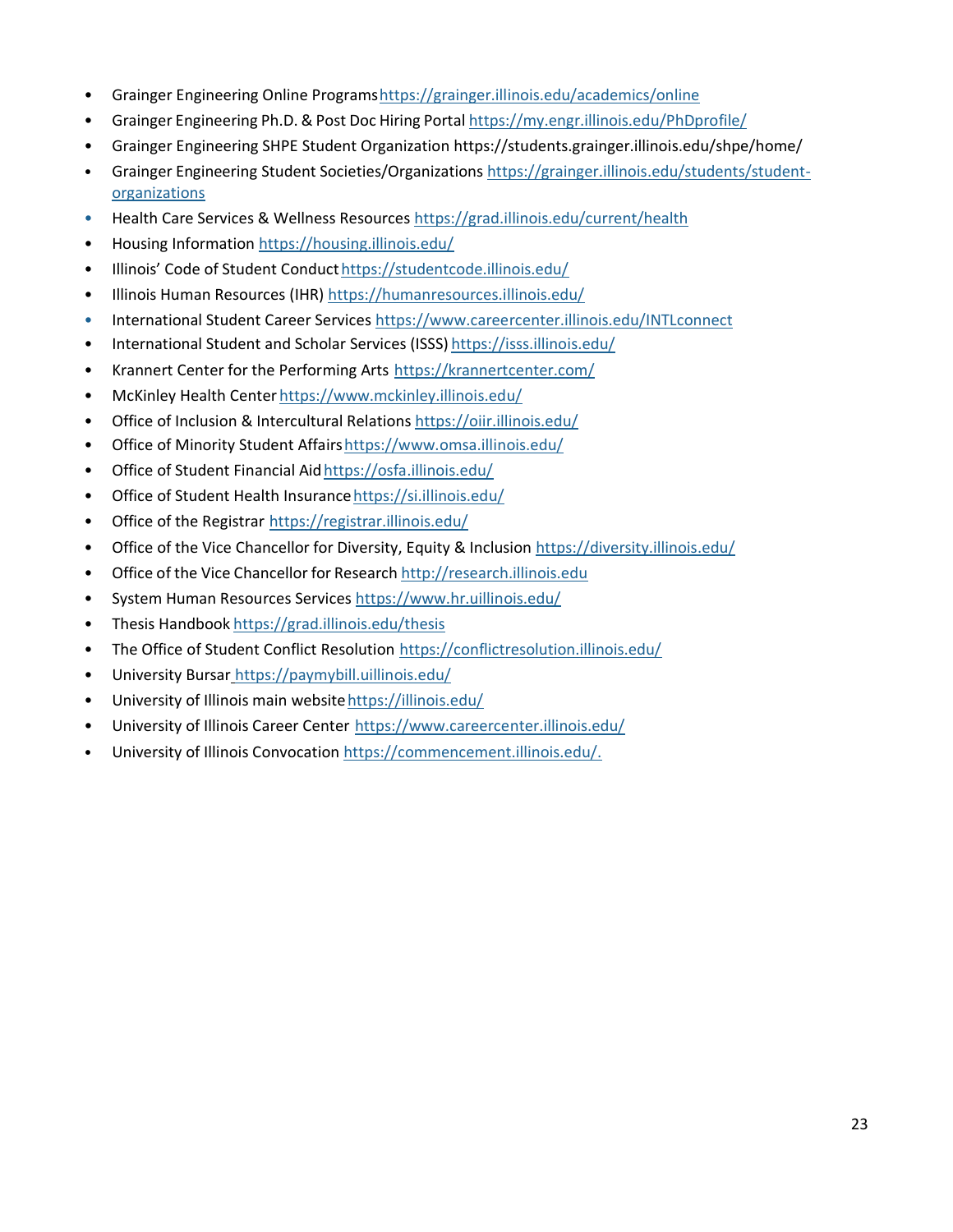# <span id="page-24-0"></span>NEW GRADUATE STUDENT CHECKLIST

#### *\*\*\*International Students Only\*\*\**

- Office of International Student and Scholar Services As soon as possible upon arrival to campus, all international students should check in with the Office of International Student and Scholar Services (ISSS). Please note that for the safety of our students and staff, New International Student Check-In will be held virtually for Fall 2021. For instructions visit http://isss.illinois.edu/students/incoming/checkin.
- Social Security Number Students who hold an RA or TA MUST apply for a social security number as soon as possible. Instructions for this are given when students check in with ISSS. This only applies to new students with departmental financial aid offers.

#### *\*\*\*All Graduate Students\*\*\**

Graduate Program Office – As soon as possible upon arrival to campus, all new students should check in with the Graduate Program Office in their academic department.

Payroll – Students who have been awarded an assistantship should visit their academic department's Business Office to fill out an I-9 Employment Eligibility Form. Under federal law, students may not perform any duties associated with their assistantship appointment or be paid by the University until these forms have been completed. Failure to complete these steps in a timely manner may result in reduction of salary and could possibly affect any tuition waiver benefits received from the appointment.

Other required employment forms will be completed on-line on Student Human Resources Services. Once the Business Office has entered the student's name into the payroll system, the student will receive an email with further instructions. When completing these forms, please make sure to hit the "submit" button.

McKinley Health Center – Submit health forms (by mail or in person upon arrival) to 1109 S. Lincoln Avenue, Urbana, IL 61801.

I-Card – Each student is issued a permanent photo identification card, which must be retained by the student while registered at the university. The i-Card Office is located on the first floor of the Illini Union Bookstore, 809 S. Wright Street (corner of Wright and John Street).

Parking – Students should register their car or bicycle if applicable with the Parking Office, 1201 W. University Avenue, Urbana. Metered parking cost 75 cents or more and can be difficult to find at certain times. Note that student semester fees include a bus pass. Riding the bus is highly recommended.

UI-Integrate – Register for classes. Students must complete the Quick Guide https://grad.illinois.edu/current/quick-guide-on-campus in order to register. The Quick Guide includes instructions on creating student NetIDs and Enterprise IDs needed for registration. Make sure to register before the university deadline: 5:00 p.m. on the first day of classes. After this date, students are charged a late fee.

Course Catalog – Students can view the upcoming semester course offerings and course catalog https://courses.illinois.edu/.

Housing – Check the Off-Campus Community Living https://occl.illinois.edu/. For on- campus housing, visit the University Housing Office https://housing.illinois.edu/.

New Teaching Assistant Orientation – Students who have a teaching assistantship are required to attend the Graduate Academy for College Teaching run by the Center for Innovation in Teaching & Learning and usually scheduled for the week before the start of fall and spring terms. Attendance at this orientation is mandatory for anyone holding a teaching assistantship on this campus.

Final Credentials – Students must ensure that the Graduate College Admissions Office (1<sup>st</sup> floor of Coble Hall) has a final, original transcript as outlined in the admission offer letter. If a student hand delivers the transcript, it